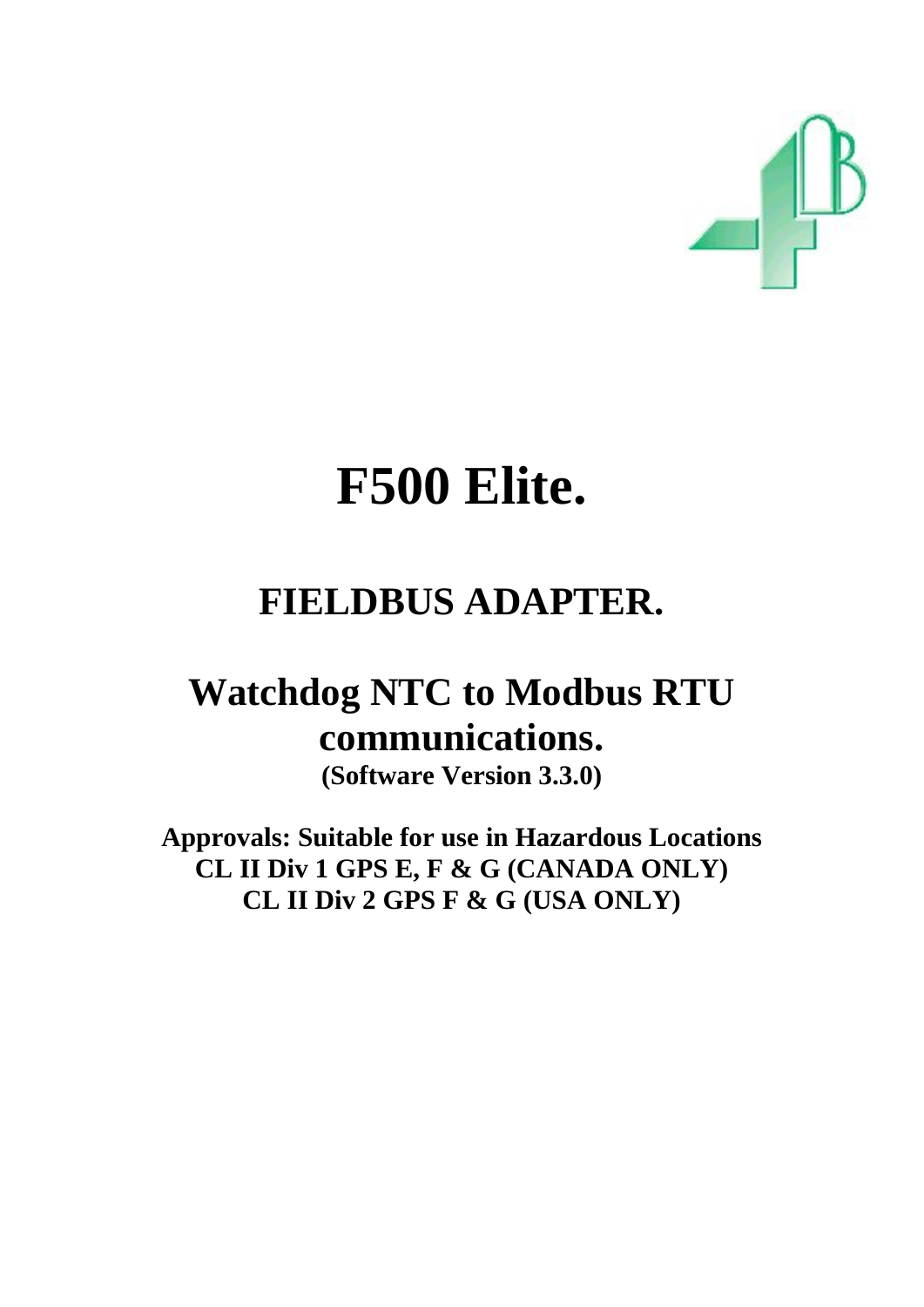## **CONTENTS**

#### **INTRODUCTION**

#### **1 SPECIFICATIONS**

- **2 INSTALLATION INSTRUCTIONS**
- **3 ELECTRICAL WIRING**
- **4 OPERATING INSTRUCTIONS**

#### **FAULT FINDING**

#### **CONTACT INFORMATION**

#### **DRAWINGS**

- A CONNECTING THE F500 ELITE TO AN AC SUPPLY
- B CONNECTING THE F500 ELITE TO A DC SUPPLY
- C F500 ELITE TO WATCHDOG ELITE CONNECTIONS
- D F500 ELITE TO VT100 SERIAL TERMINAL CONNECTIONS
- E GENERAL CONNECTION DETAIL

APPENDIX A – SETTING THE MODULE SWITCHES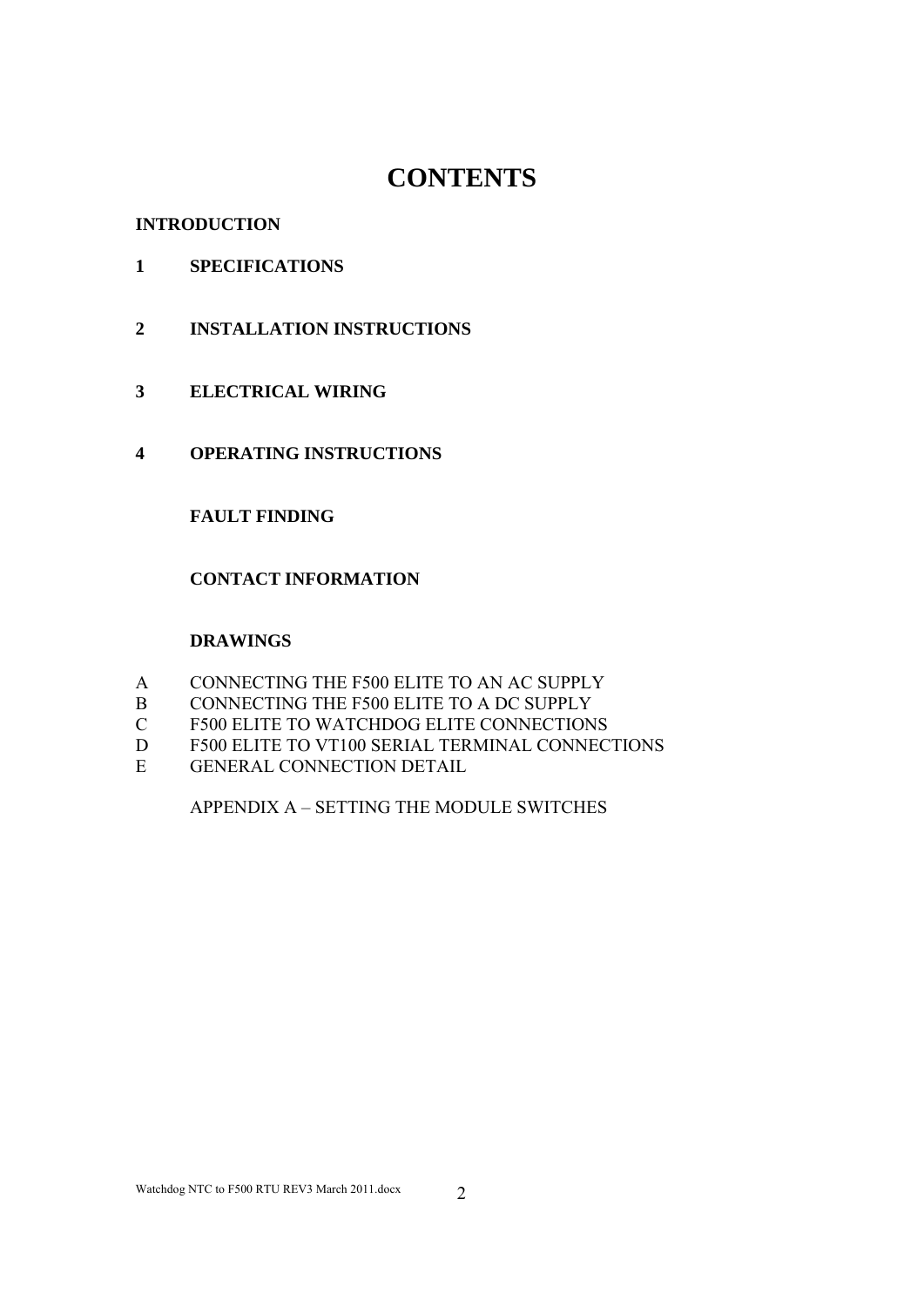

Dear 4B Customer:

Congratulations on your purchase. 4B appreciates your business and is pleased you have chosen our products to meet your needs.

Please read in its entirety and understand the literature accompanying the product before you place the product into service. Please read the safety precautions carefully before operating the product. With each product you purchase from 4B, there are some basic but important safety considerations you must follow to be sure your purchase is permitted to perform its design function and operate properly and safely, giving you many years of reliable service. Please read and understand the Customer Safety Responsibilities listed below. Failure to follow this safety directive and the Operation Manuals and other material furnished or referenced, may result in serious injury or death.

#### *SAFETY NOTICE TO OUR CUSTOMERS*

- A. In order to maximize efficiency and safety, selecting the right equipment for each operation is vital. The proper installation of the equipment, and regular maintenance and inspection is equally important in continuing the proper operation and safety of the product. The proper installation and maintenance of all our products is the responsibility of the user unless you have asked 4B to perform these tasks.
- B. All installation and wiring must be in accordance with Local and National Electrical Codes and other standards applicable to your industry. (Please see the article "Hazard Monitoring Equipment Selection, Installation and Maintenance" at www.go4b.com.) The installation of the wiring should be undertaken by an experienced and qualified professional electrician. Failure to correctly wire any product and/or machinery can result in the product or machine failing to operate as intended, and can defeat its design function.
- C. Periodic inspection by a qualified person will help assure your 4B product is performing properly. 4B recommends a documented inspection at least annually and more frequently under high use conditions.
- D. Please see the last page of this manual for all warranty information regarding this product.

#### *CUSTOMER SAFETY RESPONSIBILITIES*

#### **1. READ ALL LITERATURE PROVIDED WITH YOUR PRODUCT**

Please read all user, instruction and safety manuals to ensure that you understand your product operation and are able to safely and effectively use this product.

#### **2. YOU BEST UNDERSTAND YOUR NEEDS**

Every customer and operation is unique, and only you best know the specific needs and capabilities of your operation. Please call the 24-hour hotline at 309-698-5611 for assistance with any questions about the performance of products purchased from 4B. 4B is happy to discuss product performance with you at any time.

#### **3. SELECT A QUALIFIED AND COMPETENT INSTALLER**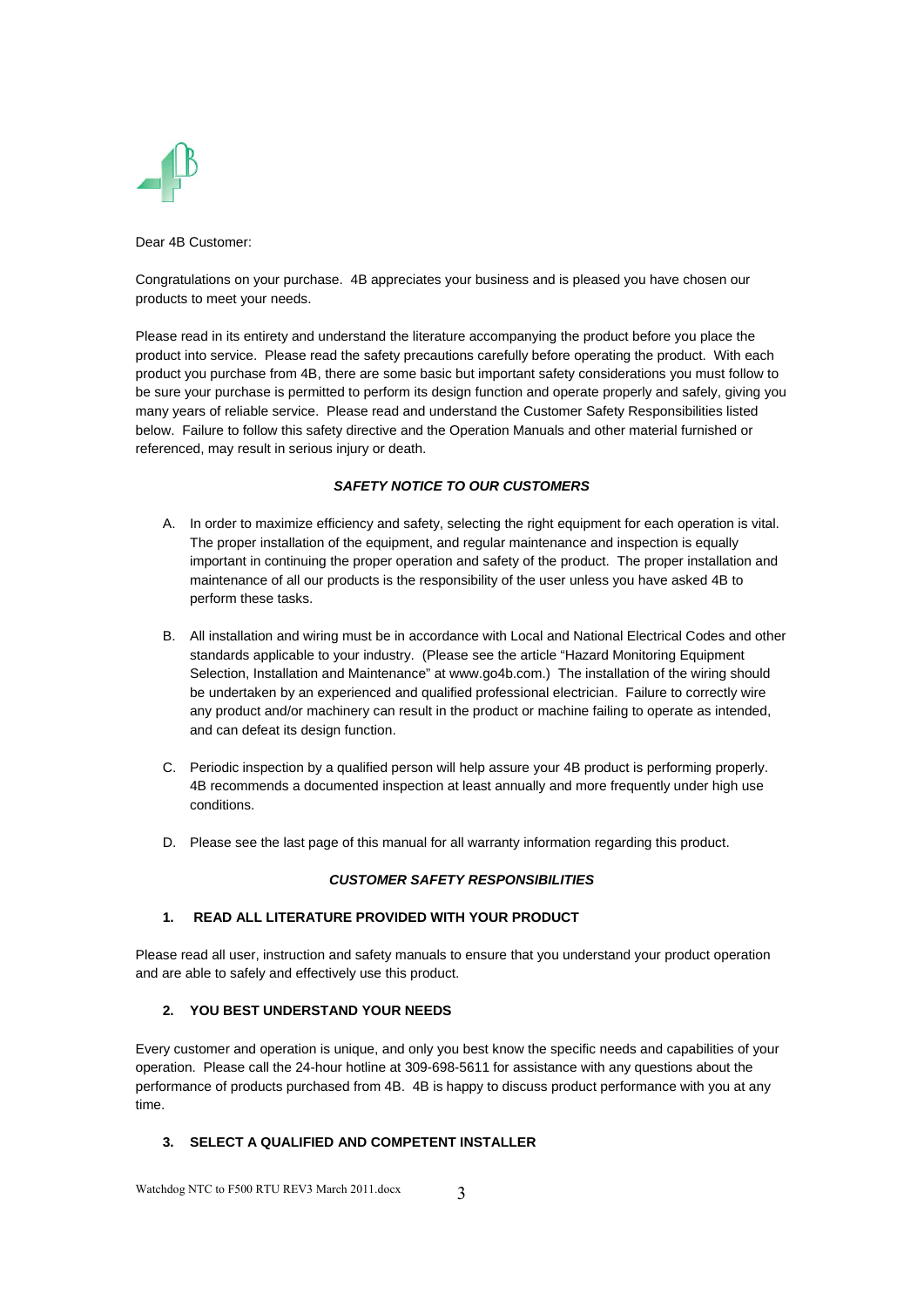Correct installation of the product is important for safety and performance. If you have not asked 4B to perform the installation of the unit on your behalf, it is critical for the safety of your operation and those who may perform work on your operation that you select a qualified and competent electrical installer to undertake the installation. The product must be installed properly to perform its designed functions. The installer should be qualified, trained, and competent to perform the installation in accordance with Local and National Electrical Codes, all relevant OSHA Regulations, as well as any of your own standards and preventive maintenance requirements, and other product installation information supplied with the product. You should be prepared to provide the installer with all necessary installation information to assist in the installation.

#### **4. ESTABLISH AND FOLLOW A REGULAR MAINTENANCE AND INSPECTION SCHEDULE FOR YOUR 4B PRODUCTS**

You should develop a proper maintenance and inspection program to confirm that your system is in good working order at all times. You will be in the best position to determine the appropriate frequency for inspection. Many different factors known to the user will assist you in deciding the frequency of inspection. These factors may include but are not limited to weather conditions; construction work at the facility; hours of operation; animal or insect infestation; and the real-world experience of knowing how your employees perform their jobs. The personnel or person you select to install, operate, maintain, inspect or perform any work whatsoever, should be trained and qualified to perform these important functions. Complete and accurate records of the maintenance and inspection process should be created and retained by you at all times.

#### **5. RETAIN AND REFER TO THE OPERATION MANUAL FOR 4B'S SUGGESTED MAINTENANCE AND INSPECTION RECOMMENDATIONS**

As all operations are different, please understand that your specific operation may require additional adjustments in the maintenance and inspection process essential to permit the monitoring device to perform its intended function. Retain the Operation Manual and other important maintenance and service documents provided by 4B and have them readily available for people servicing your 4B equipment. Should you have any questions, please call the 4B location who supplied the product or the 24-hour hotline number in the USA -309-698-5611.

#### **6. SERVICE REQUEST**

If you have questions or comments about the operation of your unit or require the unit to be serviced please contact the 4B location who supplied the product or send your request via fax (309-698-5615), email (4busa@go4b.com), or call us via our 24-hour hotline number in the USA - 309-698-5611. Please have available product part numbers, serial numbers, and approximate date of installation. In order to assist you, complete the following information after the product has been placed into service and fax this page to 309- 698-5615.

| <b>SITE NAME:</b>      |
|------------------------|
| SITE LOCATION:         |
| <b>CONTACT NAME:</b>   |
| <b>CONTACT NUMBER:</b> |
| <b>PART NUMBER:</b>    |
| <b>SERIAL NUMBER:</b>  |
| DATE OF INSTALL:       |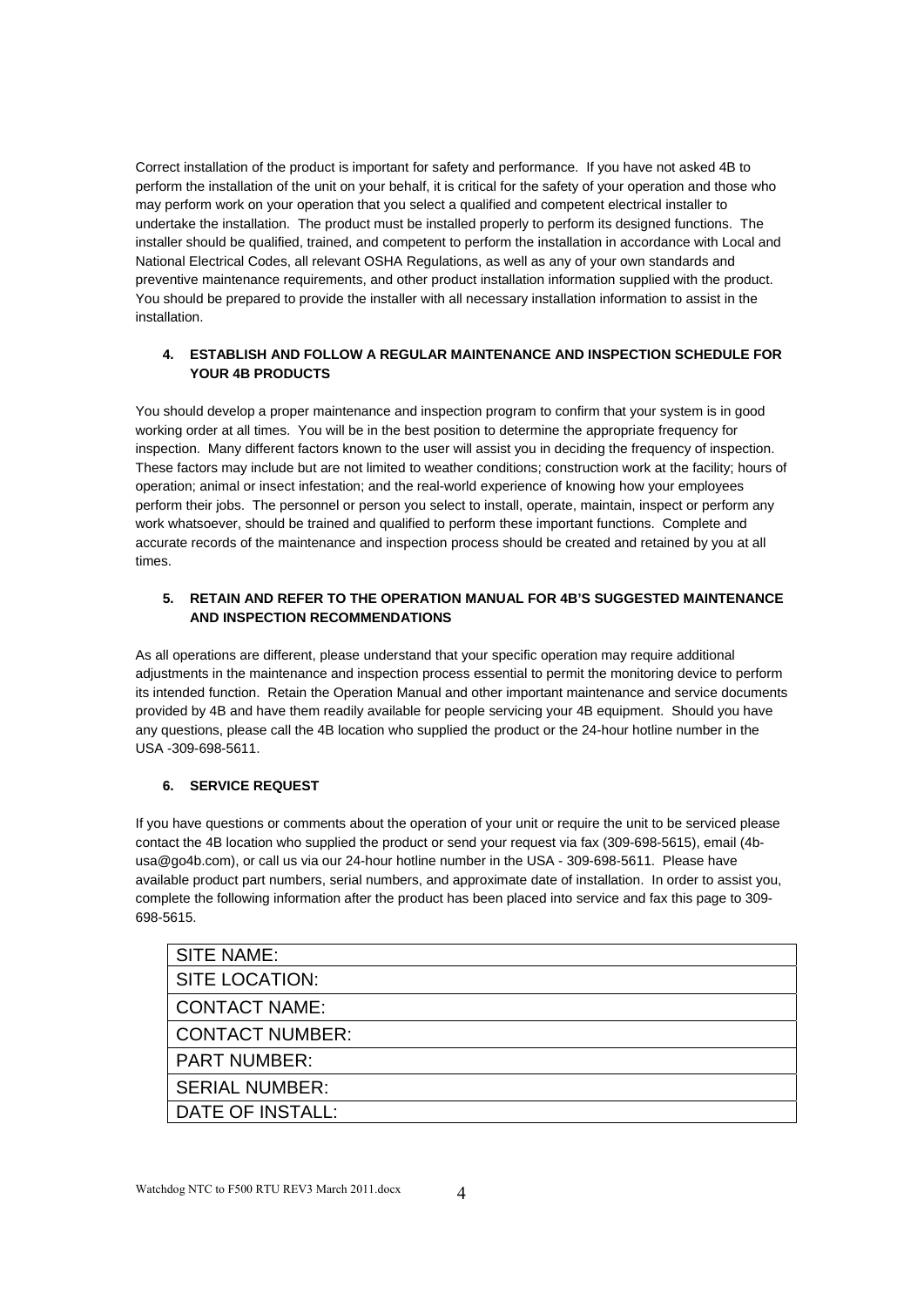## **F500 FIELDBUS ADAPTER.**

#### **INTRODUCTION**

This version of the F500 Elite Fieldbus adapter had been designed to work as a Watchdog Elite communications gateway and has been designed specifically to allow up to 10 Watchdog NTC control units to be networked together through their own built in communications system. The network data can then be passed through the Fieldbus adapter to a Modbus RTU network. The communications control unit is housed in a selfcontained wall-mounting enclosure, and will operate from 100-240v AC or from 24v DC.

#### **1. SPECIFICATIONS**

#### 1.1 The Control Unit

A plastic enclosure houses the electronics and terminal connectors. The unit contains a printed circuit board to accommodate power supply circuitry, microprocessor, Fieldbus card and terminals. The design is capable of accommodating 8 of the most common Fieldbus interfaces.

| <b>Electrical Supply</b> |                              | 100-240VAC +/- 10% 50/60Hz                             |
|--------------------------|------------------------------|--------------------------------------------------------|
|                          |                              | $24VDC + -10\%$                                        |
| Power Consumption        |                              | 12 WATTS                                               |
| Terminals                |                              | Power 4mm <sup>2</sup> 14 AWG max                      |
|                          |                              | Communications, as appropriate to the Fieldbus         |
|                          |                              | module.                                                |
| Protection               |                              | <b>NEMA12, IP65</b>                                    |
| Height                   | $\overline{\phantom{a}}$     | 9.7", 246mm                                            |
| Width                    | $\overline{\phantom{a}}$     | $7.4$ ", 188mm                                         |
| Depth                    | $\overline{\phantom{a}}$     | $4$ ", 102mm                                           |
| <b>Fixing Centres</b>    | $\qquad \qquad \blacksquare$ | 8.75" high x 4" wide, 222mm x 102mm                    |
| Cable Entry              | $\overline{\phantom{a}}$     | 2 Holes $11/8$ " DIA, $28$ mm, $\frac{3}{4}$ " CONDUIT |
| Weight                   |                              | $3$ lbs, $1.3$ Kg                                      |
|                          |                              |                                                        |

## **Approvals: Suitable for use in Hazardous Locations CL II Div 1 GPS E, F & G (CANADA ONLY) CL II Div 2 GPS F & G (USA ONLY)**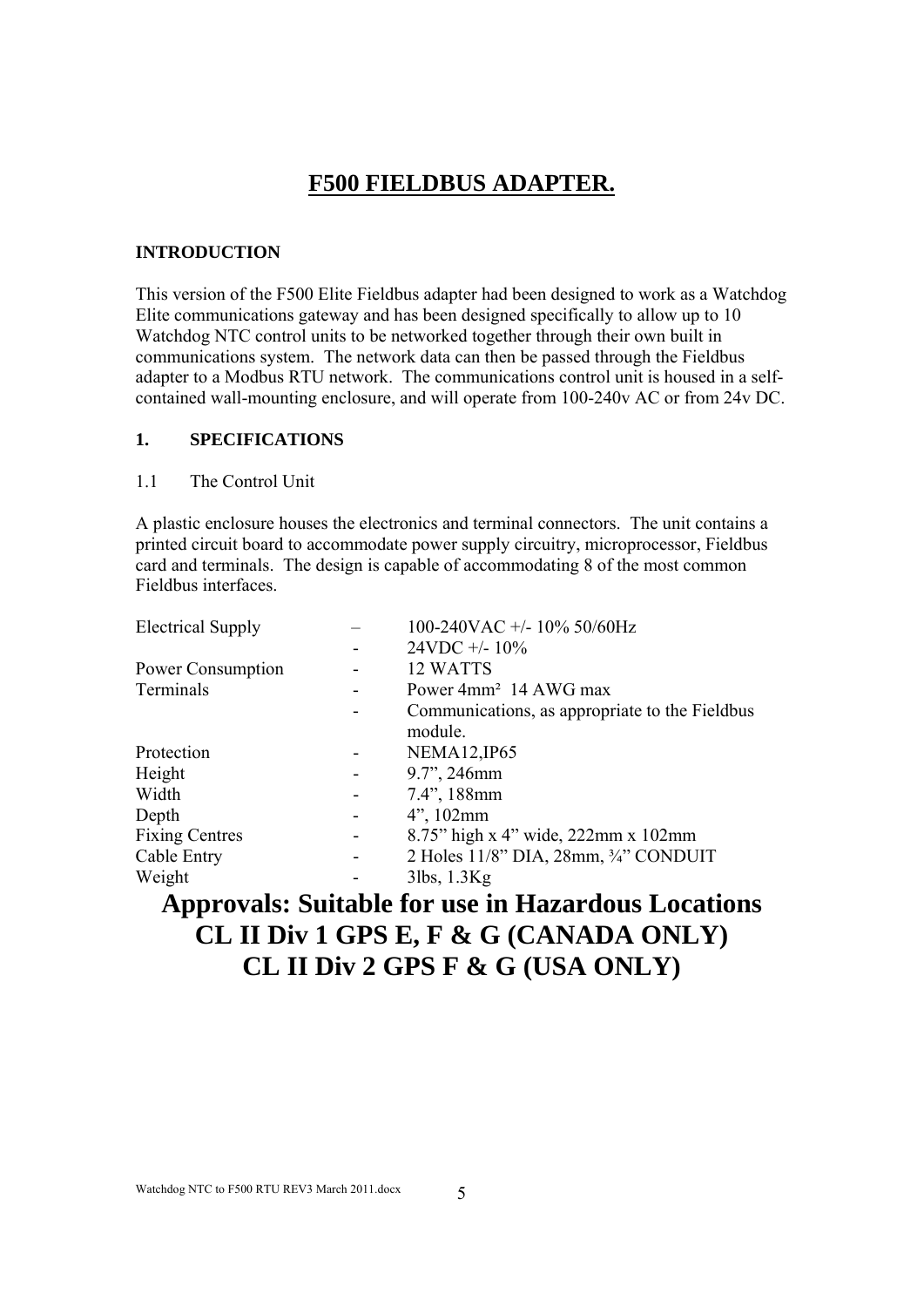#### **2. INSTALLATION INSTRUCTIONS**

#### The Control Unit

The Control Unit box should be installed in a suitable control or starter switch room. The box should have sufficient space to open the lid for wiring.



**The Control Unit is susceptible to static voltage. Connection of a clean ground to terminal 29 is essential for optimum performance. Prior to this connection, static handling precautions should be taken.** 

#### **3 ELECRICAL WIRING**

Refer to Drawings A, B, C & E

When installing the equipment in an area which is likely to be hazardous from Ignitable Dusts, use liquid tight conduit and fittings and follow all local codes.

#### **4 OPERATING INSTRUCTIONS**

The Fieldbus Adapter is a self contained unit and there are a number of user configurable options. The adapter is equipped with three communications ports; RS232, RS485 and Modbus RTU.

The RS232 is a simple interface which can be used for diagnostics purposes. The data from this port is formatted to work with a VT100 display terminal. Any terminal or terminal emulator capable of supporting the VT series or compatible commands can be used with this port although the data has been optimised to work with VT100. The RS232 port operates at a fixed data rate of 9600, N, 8, 1.

The RS485 port is a four wire, twin twisted pair full duplex serial port and has been specifically configured to work with the Watchdog communications network. You should not connect any other devices to this port unless you wish to monitor the Watchdog data directly. If this is the case then contact your supplier for details relating to the Watchdog communications protocol.

The Modbus RTU port conforms to the Modbus interface specification for RS232 and RS485 two wire communications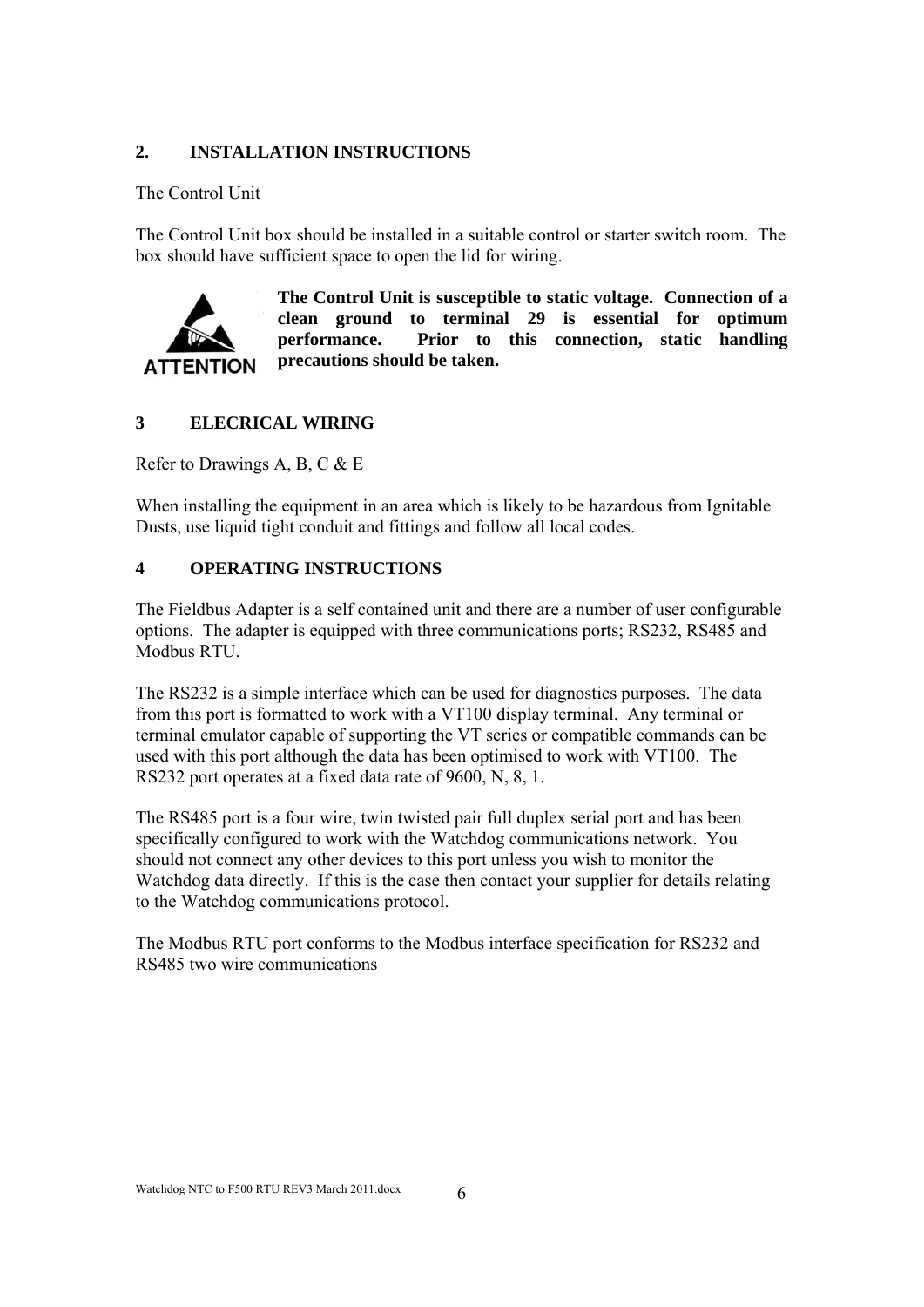

The above diagram shows the location of the main parts of the Modbus RTU module.

Following is a representation of the configuration switch for the F500 Modbus RTU interface.

|                     | (See Appendix 'A' for further detail.) |  |  |
|---------------------|----------------------------------------|--|--|
| <b>Binary</b> value | <b>Modbus address</b>                  |  |  |
| 0000000             | Setting not valid                      |  |  |
| 00000001            |                                        |  |  |
| 00000010            | 2                                      |  |  |
| 00000011            | 3                                      |  |  |
|                     |                                        |  |  |
|                     | .                                      |  |  |
|                     | 127                                    |  |  |

| н<br>Н<br>734567 |  |  |  |
|------------------|--|--|--|
|                  |  |  |  |

(switch 1 is MSB and switch 7 is LSB)

Modbus address selection switches.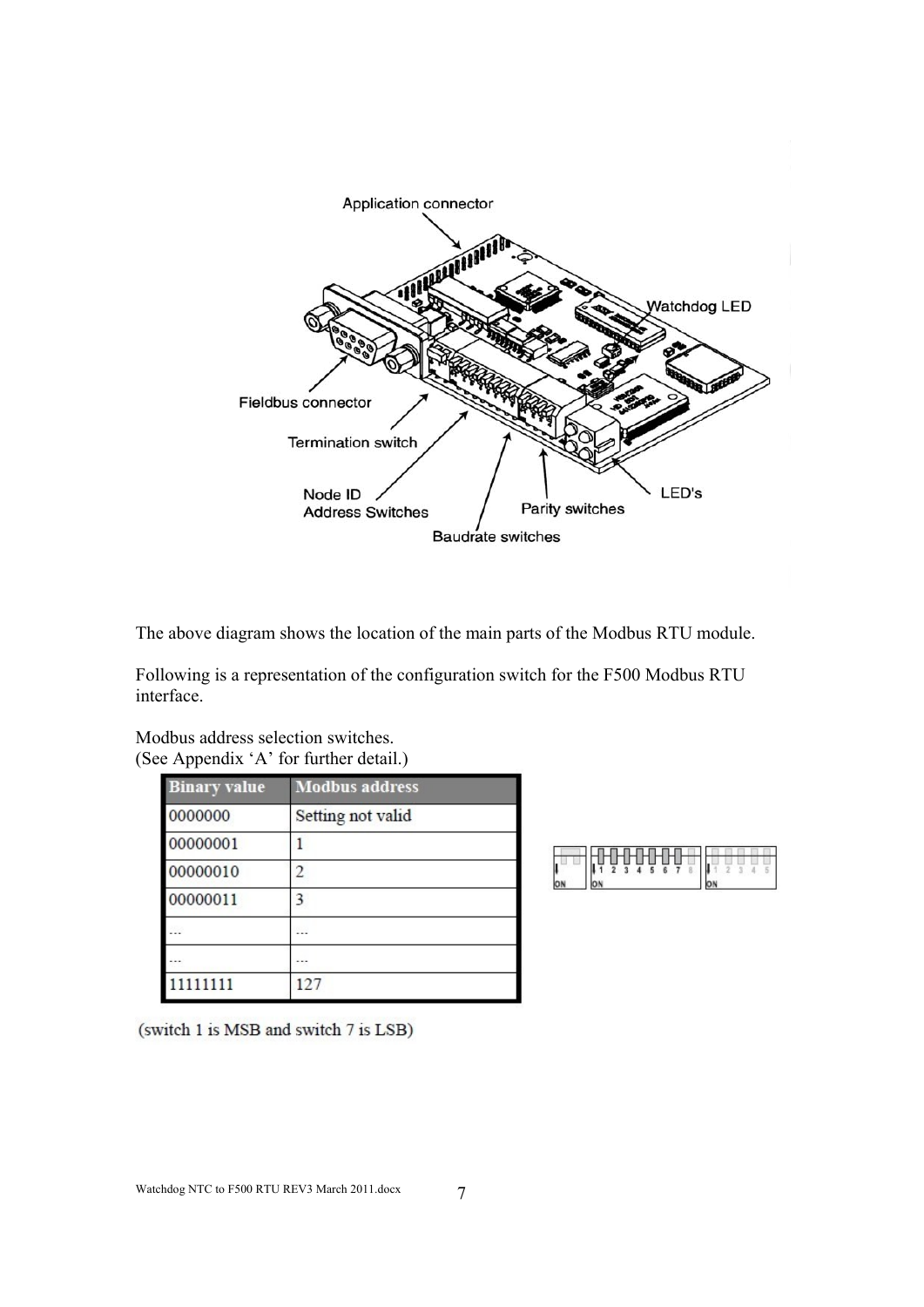Baud rate selection

| <b>Binary value</b> | <b>Baud</b> rate       |
|---------------------|------------------------|
| 000                 | Setting not valid      |
| 001                 | 1200                   |
| 010                 | 2400                   |
| 011                 | 4800                   |
| 100                 | 9600                   |
| 101                 | 19200 (Default on RTU) |
| 110                 | 38400                  |
| 111                 | 57600                  |

|   | _<br>_ |
|---|--------|
| 8 |        |
|   |        |

(switch 8 is MSB and switch 2 is LSB)

| <b>Binary value</b> | Parity type           |           |    |
|---------------------|-----------------------|-----------|----|
| 00                  | Setting not valid     |           |    |
|                     | None (Default on RTU) |           |    |
| 10                  | Even                  | l۵M<br>ЮM | ЮN |
|                     | <b>Ddd</b>            |           |    |



(switch 3 is MSB and switch 4 is LSB)

| 3inary value- | <b>Parity type</b> |    |           |    |
|---------------|--------------------|----|-----------|----|
|               | RS-485             |    | 2 3 4 5 6 | Ш  |
|               | י הכריס מד         | ЮN |           | ON |



When using the RS-485 option you may need to use terminations resistors if the F500 it at the end of the Modbus communications cable. Switch bank 1 on the far left is used to select the termination resistors.



Figure 3: Internal terminator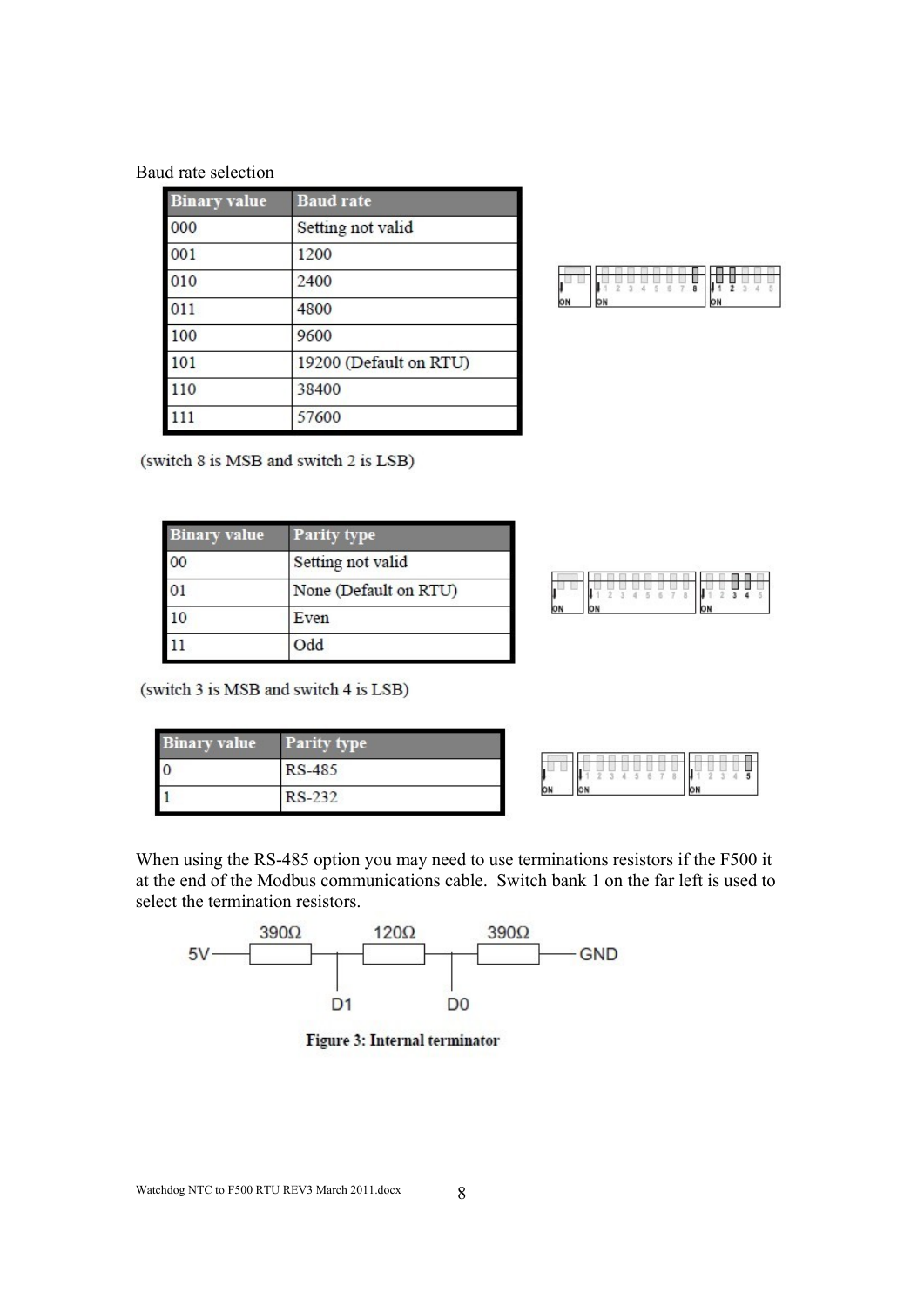The Modbus RTU connections are shown below.

| Pin     | <b>Name</b>       | <b>Function</b> |
|---------|-------------------|-----------------|
| Housing | <b>SHIELD</b>     | Cable shield    |
|         |                   | Not connected   |
|         | <b>RS232 - TX</b> | Transmit signal |
|         | <b>RS232 - RX</b> | Receive signal  |
|         |                   | Not connected   |
|         | <b>GND</b>        | Signal ground   |
| 6       | $+5V$             | Power supply    |
|         | <b>RS 485 DO</b>  |                 |
| 8       | <b>RS 485 D1</b>  |                 |
|         |                   | Not connected   |

The statuses LED's are grouped in a single block of four and indicate the following.



#### Led 1 - Processing

|     |                | Colour   Frequency   Description                           |
|-----|----------------|------------------------------------------------------------|
| Off | Off            | No query is being handled by the module at the moment      |
|     | Green Flashing | The module is receiving a query and is building a response |

#### Led 2 – Bus Error

|     |     | Colour   Frequency   Description                                               |
|-----|-----|--------------------------------------------------------------------------------|
| Red |     | Steady on $\vert$ Bus Error (More than 1/10 of all queries have incorrect CRC) |
| Off | Off | Normal operation, or module not initialised                                    |

Led 3 – Bus Ready

|            |     | Colour   Frequency   Description            |
|------------|-----|---------------------------------------------|
| Green      |     | Steady on   Bus is ready (Normal Operation) |
| Red        |     | Steady on   Bus timeout error               |
| <b>Off</b> | Off | Module is not initialised correctly         |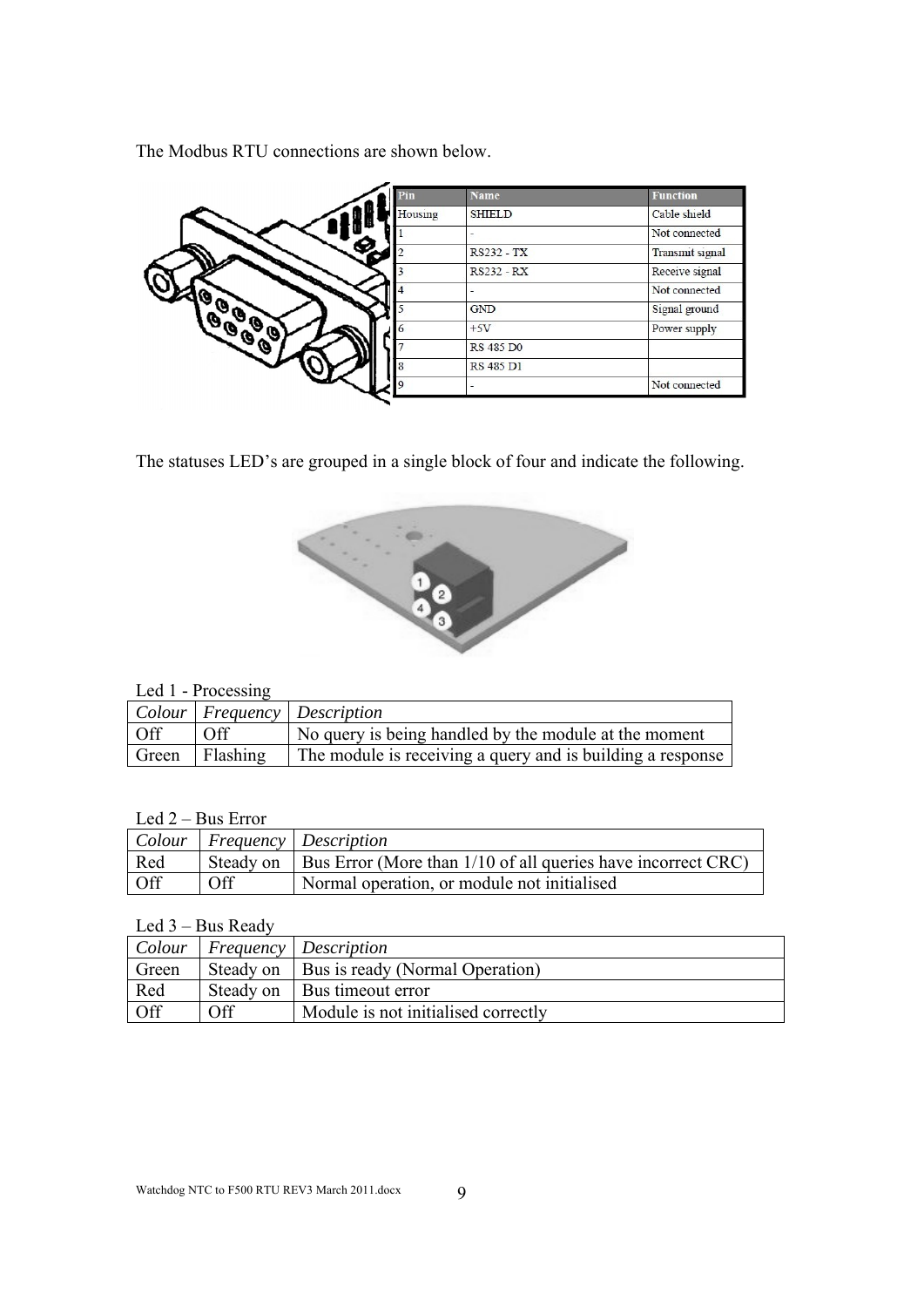Led 4 – Hardware setting status

| $\frac{1}{2}$    |                  |                                                         |  |  |  |
|------------------|------------------|---------------------------------------------------------|--|--|--|
|                  |                  | $ $ Colour   Frequency   Description                    |  |  |  |
| $\overline{Off}$ | $\overline{Off}$ | The Modbus switch settings are ok and in use            |  |  |  |
| Red              |                  | Steady On   Modbus switches are set to an illegal state |  |  |  |

| Colour | $F$ requency      | Description                                                     |
|--------|-------------------|-----------------------------------------------------------------|
| Off    | $\bigcap_{i=1}^n$ | The module is not receiving power                               |
| Green  |                   | 0.5 Sec Flash   The module is powered but not yet initialised   |
| Green  |                   | 1.0 Sec Flash   The module is powered and correctly initialised |
| Red    | Steady On         | The module has detected an internal fault condition             |

#### **The data may be read from the F500 using the 'Read Input Registers' or 'Read Holding Registers'**

| Watchdog | Input       | Input       |
|----------|-------------|-------------|
| Address  | Words       | <b>Byte</b> |
|          |             | $0 - 1$     |
| 1        | $1 - 17$    | $2 - 35$    |
| 2        | $18 - 34$   | $36 - 69$   |
| 3        | $35 - 51$   | $70 - 104$  |
| 4        | $52 - 68$   | $105 - 137$ |
| 5        | $69 - 85$   | 138 - 171   |
| 6        | $86 - 102$  | $172 - 205$ |
| 7        | $103 - 119$ | $206 - 239$ |
| 8        | $120 - 136$ | $240 - 273$ |
| 9        | $137 - 153$ | $274 - 307$ |
| 10       | $154 - 170$ | $308 - 341$ |

The Watchdog data is automatically read for up to 10 controllers. The data returned is processed and stored in the following format. The position of the data is fixed within the input data table.

Although data is returned in a word format, much of the data is in either byte pairs (2 bytes per word) or as two single bytes; more on this later.

Word 0 (Byte 1) is used to indicate the number of Watchdogs that are responding to the request for data. Word 0 (Byte 0) is unused. This only occurs once in the entire table. The remaining data stored in the input bytes is constructed as follows.

All the values are stored in Hexadecimal

| 0  | No.Of WD        | 0x0200          |
|----|-----------------|-----------------|
|    | WD1 Speed       | 0x0000          |
|    | Status          | $0 \times 0000$ |
| 3  | USA/USS         | 0x0000          |
| 4  | OSA/OSS         | $0 \times 0000$ |
| 5  | Calibration PPM | 0x0000          |
| 6  | Scale Factor    | $0 \times 0000$ |
|    | T1/T2           | 0x0000          |
| 8  | T3/T4           | 0x0000          |
| 9  | T5/T6           | $0 \times 0000$ |
| 10 | ST1/ST2         | 0x0000          |
| 11 | ST3/ST4         | $0 \times 0000$ |
| 12 | ST5/ST6         | $0 \times 0000$ |
| 13 | ALM1/ALM2       | 0x0000          |
| 14 | ALM3/ALM4       | $0 \times 0000$ |
| 15 | ALM5/ALM6       | $0 \times 0000$ |
| 16 | NOS/REL         | 0x0000          |
| 17 | PERALM/CNT      | 0x0000          |
|    |                 |                 |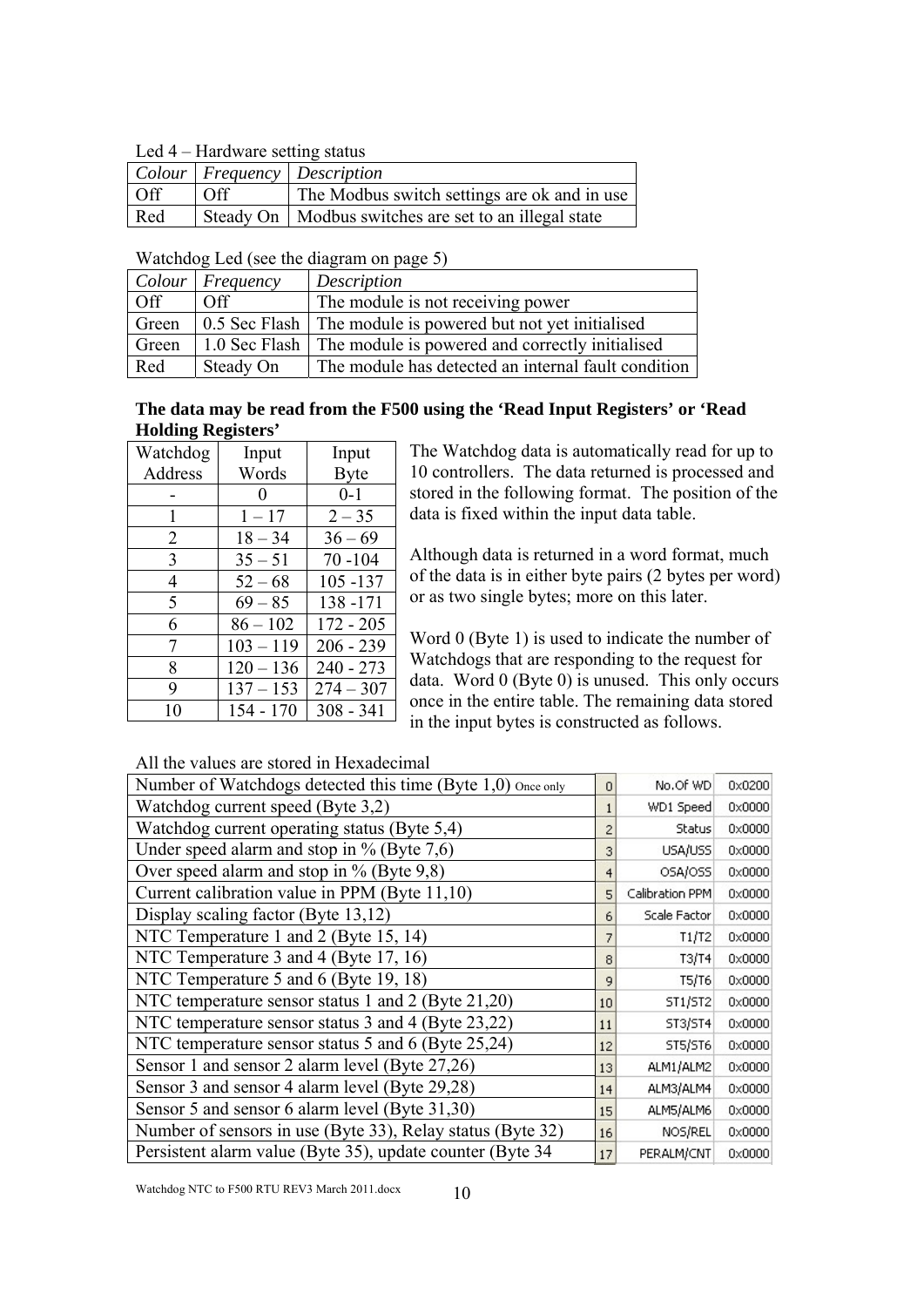The data from each Watchdog is stored in 17 consecutive words (or 34 bytes) of data. The first two bytes of the group of 34 (e.g. 3 & 2) represent the Watchdog speed. The second two bytes of the group of 34 (e.g. 5 & 4) represent the Watchdog status.

The Watchdog speed is encoded in the following manner.

Four hexadecimal digits are used to represent the measured speed for the Watchdog. The rightmost three and a half are the main body of the speed and the upper half of the fourth is the position of the decimal place within the information. If the most significant two bits are '00' then decoding of the speed is not required. If the two bits are '01', then the resulting value should be divided by 10 and if the two bits are '10' then the speed should be divided by 100. The top two bits should never be '11' as this has no meaning.

| Bit      | Bit | Description (e.g. most significant bits of the first speed byte 3)   |
|----------|-----|----------------------------------------------------------------------|
|          |     |                                                                      |
| $\theta$ |     | Bits 5-0 of the first byte and the whole second represent the speed. |
| $\theta$ |     | Same as above but the speed and should be divided by 10              |
|          |     | Same as above but the speed and should be divided by 100             |
|          |     | Not used.                                                            |

An example of this can be seen below.

Watchdog speed = 6E (e.g. byte 3) & 1E (e.g. byte 2). The leftmost digit (6) = '0110' in binary which can be separated into '01' (bits 7 and 6) for speed scaling and '10' (bits 5 and 4) for the upper speed digit. If you strip off bits 7 and 6 you are left with a decoded value of 2E & 1E for the speed and '01' or divide by 10 for the scaling. The speed 2E1E converted to decimal = 11806 and then divided by 10 results in an actual speed of 1180.6. By default the Watchdog will display speed in pulses per minute but it can be scaled to display any value required, refer to the Watchdog manual for further detail.

The Watchdog status is encoded as described in the following manner.

Two data bytes are used to represent the status for the Watchdog. The first status byte (e.g. byte 5) is the status code and the second byte (e.g. byte 4) represents any data which is associated with the status code. All data is in hexadecimal.

| <b>Status Code</b> | <b>Status Data</b> |                                                         |
|--------------------|--------------------|---------------------------------------------------------|
| (Byte 5)           | (Byte 4)           | What it means.                                          |
| 09                 | % Complete         | Watchdog is calibrating (% complete).                   |
| 0 <sub>F</sub>     |                    | Elevator is stopped due to persistent belt slip.        |
| 10                 |                    | Elevator is stopped due to persistent over calibration. |
| 11                 |                    | Misalignment detected on Top & Bottom sensors.          |
| 22                 |                    | Elevator is stopped and is ready to run (Normal stop)   |
|                    |                    | condition)                                              |
| 23                 | Start-up Delay     | Elevator is accelerating. (xx seconds remain)           |
|                    | In seconds         |                                                         |
| 24                 | Speed %            | Elevator running within programmed limits.              |
| 25                 | Speed %            | Stop relay has been de-energised (Fault stop            |
|                    |                    | condition)                                              |
| 27                 | Time to alarm      | Misalignment detected. (xx seconds to alarm)            |
|                    | In seconds         |                                                         |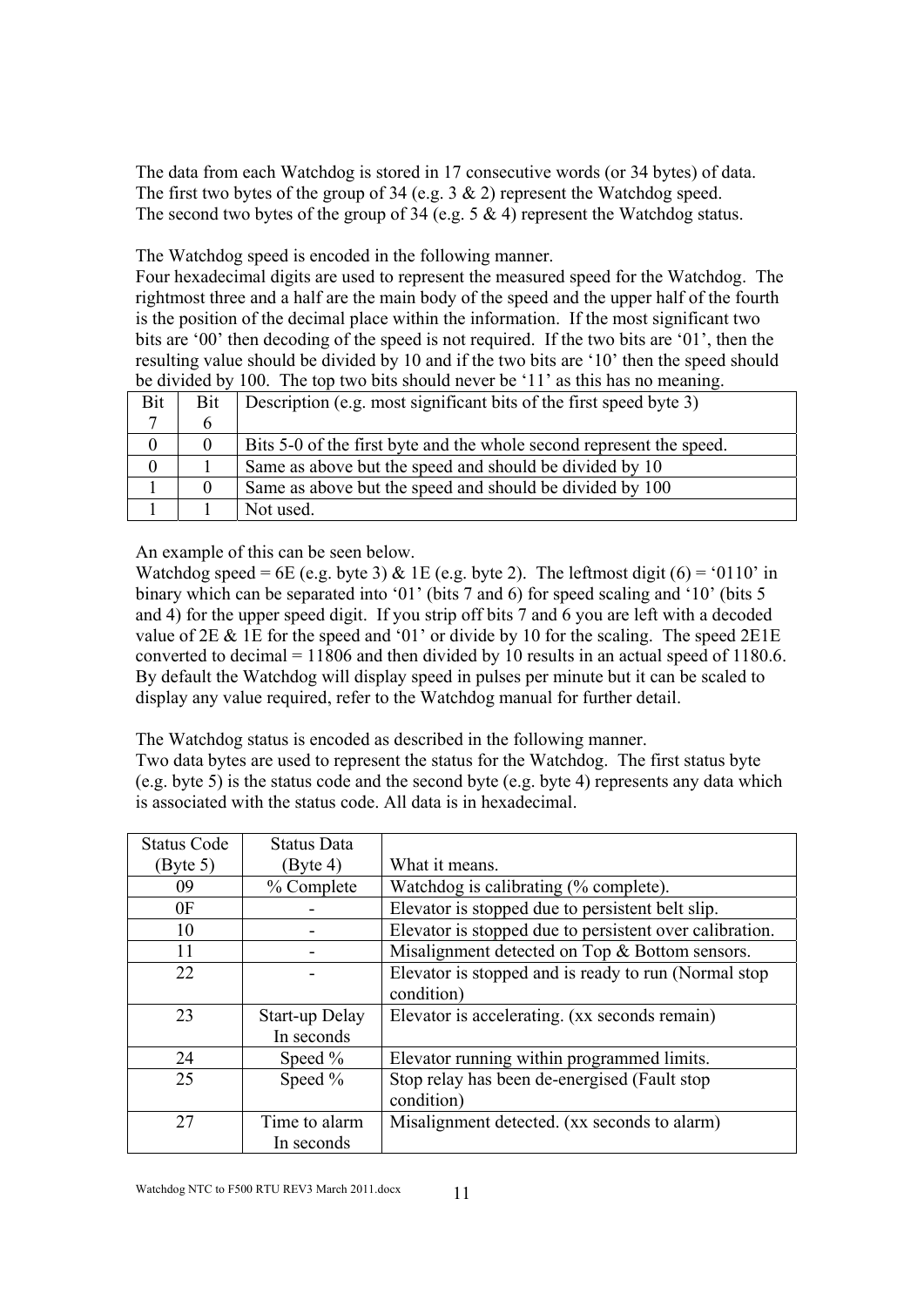| 2A | Time to alarm | Over speeding: Alarm relay about to de-energise (xx    |
|----|---------------|--------------------------------------------------------|
|    | In seconds    | seconds to alarm)                                      |
| 2D |               | Misalignment detected at the top of the elevator.      |
| 2F | Time to stop  | Over speeding: Stop relay about to de-energise (xx     |
|    | In seconds    | seconds to stop)                                       |
| 31 |               | Speed display is over range: check the scaling factor. |
| 32 |               | Start elevator to commence calibration procedure.      |
| 36 | $1-4$         | Watchdog has detected an internal fault.               |
| 39 | Time to alarm | Belt slipping. (xx seconds to alarm)                   |
|    | In seconds    |                                                        |
| 3A | Time to stop  | Belt slipping: Stop relay about to de-energise. (xx    |
|    | In seconds    | seconds to stop)                                       |
| 3B |               | Elevator stopped due to lack of acceleration.          |
| 3C | Time to stop  | Persistent alarm. (xx seconds to alarm)                |
|    | In seconds    |                                                        |
| 3D |               | Elevator stopped: Speed has exceeded over speed        |
|    |               | limit.                                                 |
| 3E |               | Interlock signal off, waiting for zero speed.          |
| 3F |               | Elevator stopped: Persistent alarm condition.          |
| 40 |               | Elevator stopped: Severe under speed.                  |
| 41 |               | Watchdog is not calibrated: Please see the manual.     |
| 42 |               | Misalignment detected at the bottom of the elevator.   |
| 44 |               | Wrong access code used when changing setup.            |
| 46 | Speed %       | Elevator speed less than alarm level (slipping)        |
| 47 | Speed %       | Elevator speed more than alarm level (Over speeding)   |
| 49 |               | Suspected open circuit or faulty PTC bearing           |
|    |               | temperature sensor.                                    |
| 4A |               | Suspected fault on one or more MAS. Could be mains     |
|    |               | pickup.                                                |
| 4E |               | Plug switch is open.                                   |
| 50 |               | PTC Hot bearing at zone 1.                             |
| 51 |               | PTC Hot bearing at zone 2.                             |
| 52 |               | PTC Hot bearing at zone 3.                             |
| 53 |               | PTC Hot bearing at zone 4.                             |
| 54 |               | PTC Hot bearing at zone 5.                             |
| 55 |               | PTC Hot bearing at zone 6.                             |
| 56 |               | HBS is open circuit at zone 1                          |
| 57 |               | HBS is open circuit at zone 2                          |
| 58 |               | HBS is open circuit at zone 3                          |
| 59 |               | HBS is open circuit at zone 4                          |
| 5A |               | HBS is open circuit at zone 5                          |
| 5B |               | HBS is open circuit at zone 6                          |

An example of the status code might be '2463'. The first status byte (byte 5) '24' show that the equipment is running within the specified alarm limits and the second status byte (byte 4) '63' indicate that the speed is 99% if it's calibrated value. Where a value is not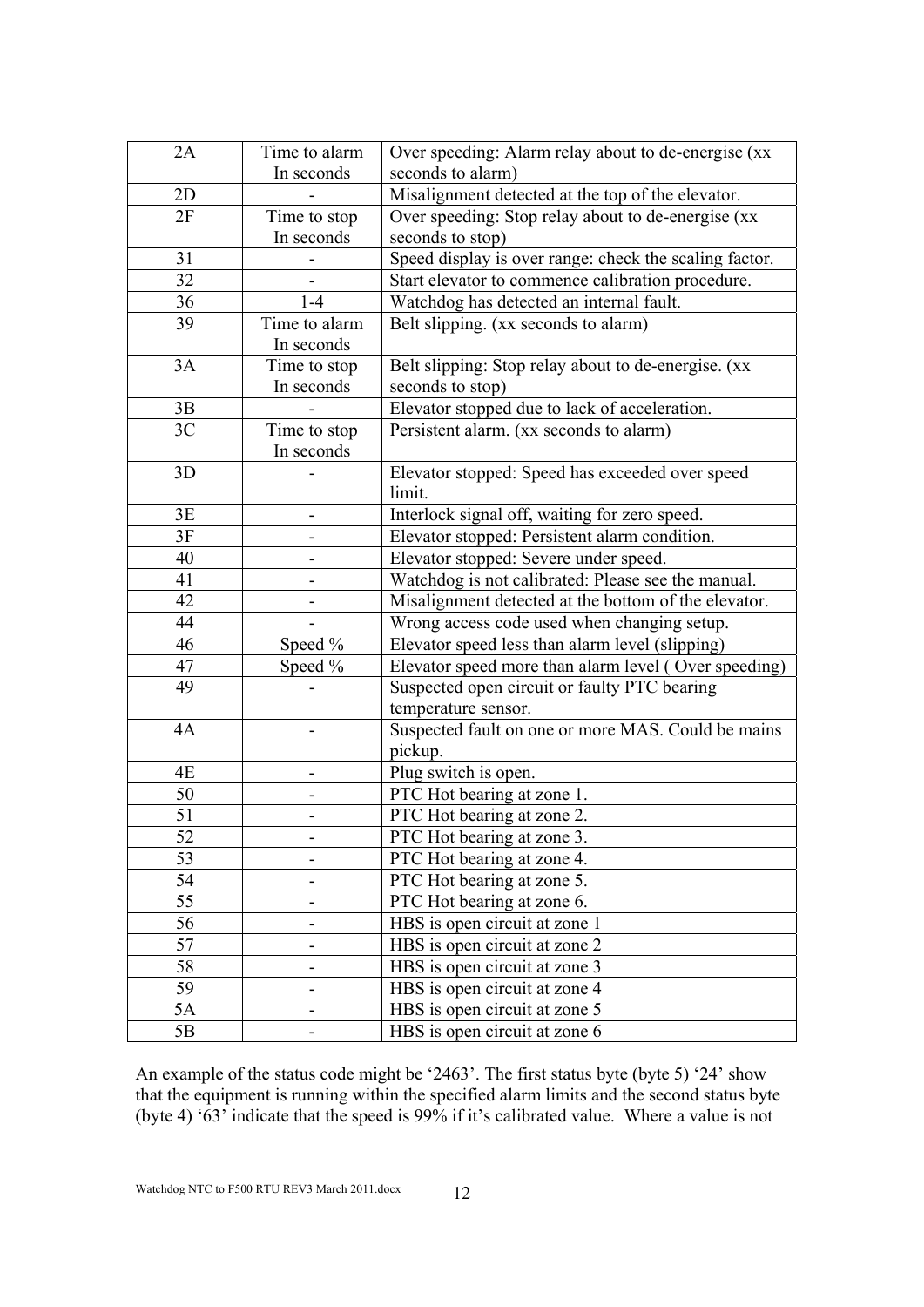shown or a '-'is used in the table, this indicates that any data present in this field should be ignored.

Several different conditions may occur at the same time whilst the Watchdog is operating. If the Watchdog is running within calibrated range but also detects a motion sensor fault then the information returned may look something like this.

'2463' Running at 99% of calibrated speed. Followed three seconds later by 2D--' Misalignment detected at the top of the elevator. Followed three seconds later by '3CAA' Persistent alarm, 170 seconds to go. The messages would then repeat with any new values in the status data field.

Due to some limitations in the speeds involved in updating the Watchdog information, rapid changed of data could be missed or be present for only a very short period of time.

If the Watchdog is placed in one of the two test modes, the messages below will be returned in the following order.

| Bytes 3 | Bytes 5  | The first two bytes show the speed data and the second two |
|---------|----------|------------------------------------------------------------|
| and 2   | and 4    | bytes show the status and status data.                     |
| xx & xx | 06 & xx  | Over speed Stop as a percentage of calibrated speed.       |
| xx & xx | 05 & xx  | Over speed Alarm as a percentage of calibrated speed.      |
| xx & xx | 02 & xx  | The actual calibrated speed                                |
| xx & xx | 03 & xx  | Under speed Alarm as a percentage of calibrated speed.     |
| xx & xx | 04 & xx  | Under speed Stop as a percentage of calibrated speed.      |
|         | $07 & -$ | Performing internal test.                                  |
|         | $4C & -$ | Testing the Alarm relay.                                   |
|         | $4D & -$ | Testing the Stop relay.                                    |

Codes 4C and 4D are only returned if the extended test is in operation.

#### **Under speed alarm and stop in % (Byte 7, 6)**

These two bytes show (in % of calibrated speed) the under speed alarm and stop levels. These represent the point at which the Watchdog will generate an alarm or stop condition. Example, if byte 7 is '0A' and byte 6 is '14' then this means that the Watchdog will generate an under speed alarm at 10% (0A) below calibrated speed and will generate a stop condition at 20% (14) below the calibrated speed.

#### **Over speed alarm and stop in % (Byte 9, 8)**

These two bytes show (in % of calibrated speed) the over speed alarm and stop levels. These represent the point at which the Watchdog will generate an alarm or stop condition. Example, if byte 7 is '0A' and byte 6 is '14' then this means that the Watchdog will generate an over speed alarm at 10% (0A) above calibrated speed and will generate a stop condition at 20% (14) above the calibrated speed.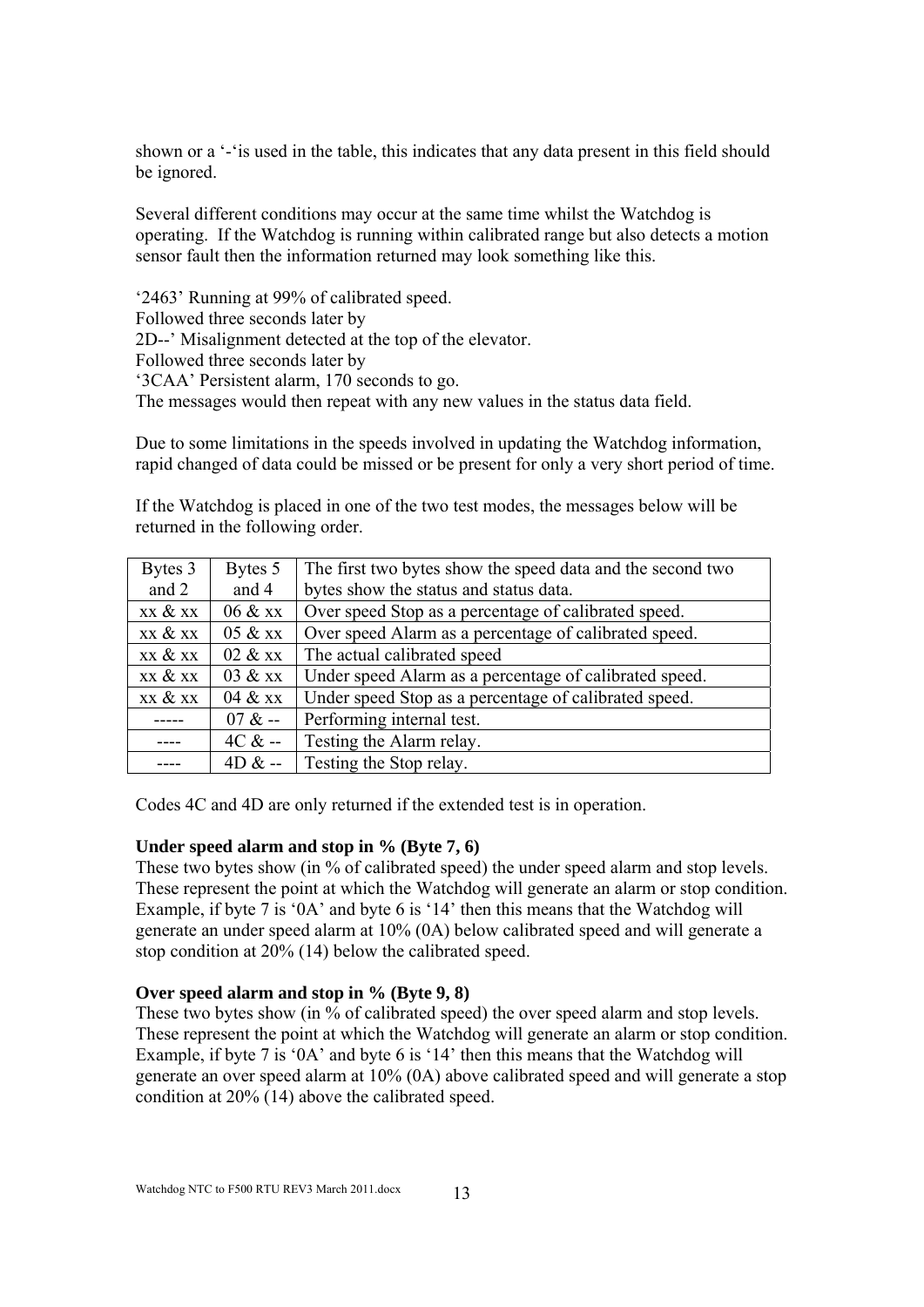#### **Current calibration value in PPM (Byte 11, 10)**

These two bytes represent the current calibration speed value in Pulses Per Minute (Default). The representation can be changed to other scaled values by using the display scaling value below. Refer to the Watchdog manual for further details about display scaling.

#### **Display scaling factor (Byte 13, 12)**

These two bytes contain a value which is used by the Watchdog to scale the information on the display into a format which represents more accurately what the elevator is doing. The default scaling factor (04B0) results in the display showing the current speed in PPM. Refer to the Watchdog manual for further details about display scaling.

#### **NTC Temperature 1 and 2 (Byte 15, 14)**

These two bytes show the actual temperature of temperature sensors  $1 \& 2$ . The values are in Dec C or Deg F according to the settings on the Watchdog. Refer to the Watchdog manual NTC section for more detail.

#### **NTC Temperature 3 and 4 (Byte 17, 16) & NTC Temperature 5 and 6 (Byte 19, 18)**  See the detail above for temperature sensors 1 and 2

#### **NTC temperature sensor status 1 and 2 (Byte 21, 20)**

These two bytes show the current status of temperature sensors number 1 & 2. If byte 21 is 0 then sensor 1 is NORMAL If byte 21 is 1 then the temperature of sensor 1 is HIGH so an alarm has been generated. If byte 21 is 2 then sensor 1 may be OPEN circuit If byte 21 is 3 then sensor 1 may be SHORT circuit

#### **NTC temperature sensors 2 to 6 operate in an identical manner as described for sensor 1 above.**

#### **Sensor 1 and sensor 2 alarm level (Byte 27,26)**

These two bytes represent the alarm value for the temperature sensor. The default values for this alarm level are '9E' (158) when measuring in Deg 'F' and '50' (80) when measuring in Deg 'C'. Refer to the Watchdog manual for further detail regarding this value.

#### **Sensor 3 and sensor 4 alarm level (Byte 29, 28) & Sensor 5 and sensor 6 alarm level (Byte 31, 30)** operate in an identical manner as described above.

#### **Number of sensors in use (Byte 33)**

Byte 33 shows the total number of NTC temperature sensors that are currently being monitored by the Watchdog. This value ranges from 0 to 6. See the watchdog manual for further detail.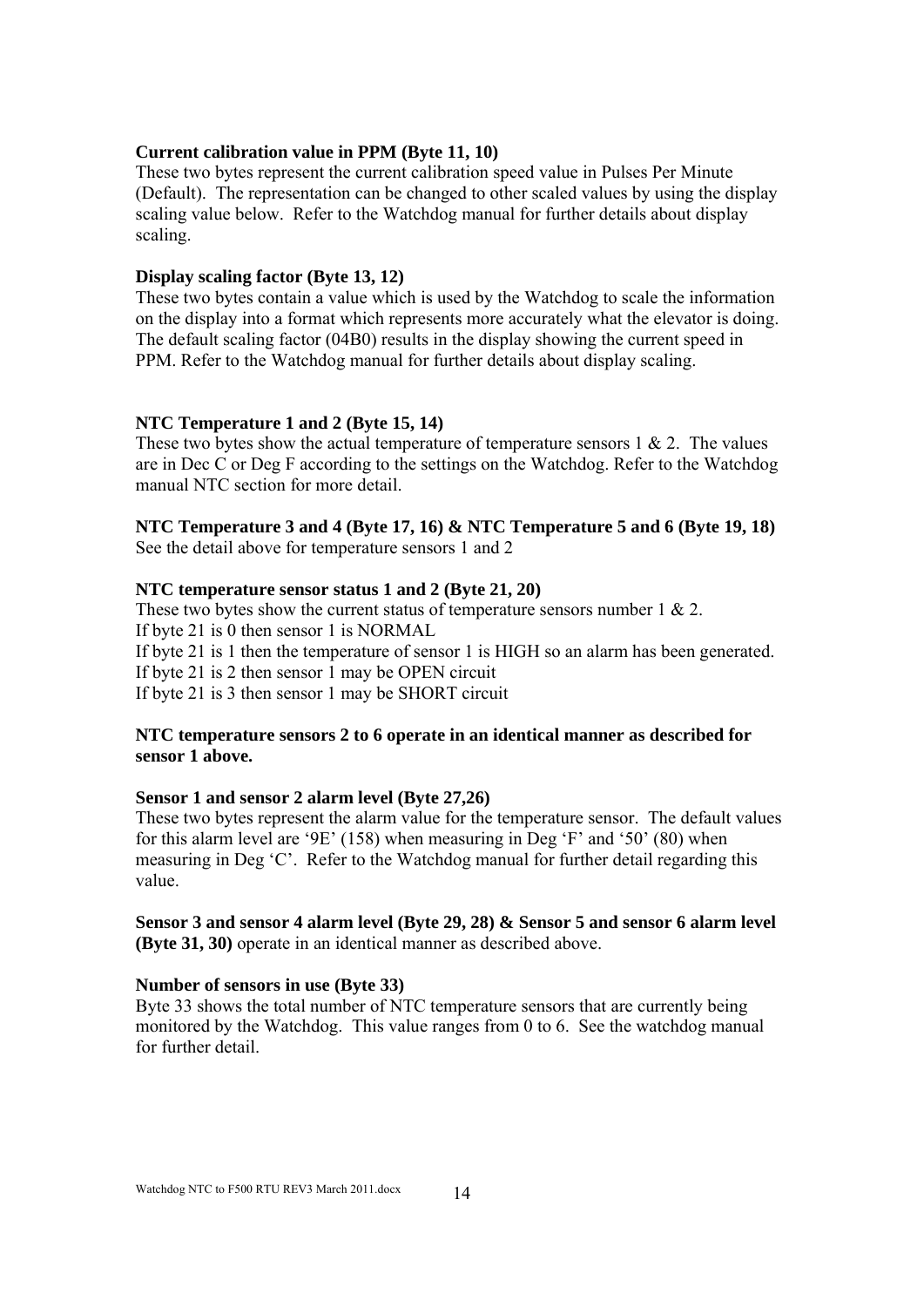#### **Relay status (Byte 32)**

This byte contains information relating to the status of the Watchdog LED's and Relays. Although the byte is represented in Hexadecimal converting it to binary helps to explain the contents a little better.

**0000**:0000 The left hand four bits are always **0000** and can be ignored. 0000:0000 The right hand four bits contain the following information.  $\rightarrow$  This bit indicates the condition of the STOP Led (1=ON: 0=OFF)  $\rightarrow$ This bit indicates the condition of the ALARM Led (1=ON: 0=OFF) This bit indicates the condition of the STOP Relay  $(1=ON: 0=OFF)$ This bit indicates the condition of the ALARM Relay  $(1=ON: 0=OFF)$ Not used and always '**0000**'

When a relay is considered to be 'ON' we mean energized and when 'OFF' we mean deenergized.

 $0000:0000 = 00$  then no conditions exist  $0000 \cdot 0010 = 02$  then the alarm Led is on  $0000:1010 = 0A$  then the alarm Led and Alarm Relay are active  $0000:0011 = 03$  then both Led's are 'on' and both Relays are 'off' (de-energized)

#### **Persistent alarm value NTC only (Byte 35)**

This is how long the temperature alarm will take in seconds before stopping the elevator. The default value is 'B4' 180 seconds. If this value reaches '0' then the elevator will be stopped.

#### **Update counter (Byte 34)**

Every time the F500 successfully receives information from the chosen watchdog, then this counter value will be incremented by 1. The watchdog treats serial communications as low priority so occasionally requests for data can be ignored. It is advisable to keep checking this value so as to know when new data has arrived in the F500. The counter will increment from 0 to 255 and then return to 0 again in a continuous loop.

|          | WDF500.mbp                                        |                 |                |                 |                |                 |                   |                 |                |                 |                     |                 |
|----------|---------------------------------------------------|-----------------|----------------|-----------------|----------------|-----------------|-------------------|-----------------|----------------|-----------------|---------------------|-----------------|
|          | $T_x = 491$ : Err = 0: ID = 1: F = 03: SR = 500ms |                 |                |                 |                |                 |                   |                 |                |                 |                     |                 |
|          |                                                   |                 |                |                 |                |                 |                   |                 |                |                 |                     |                 |
|          | Alias                                             | 00000           | Alias          | 00010           | Alias          | 00020           | Alias             | 00030           | Alias          | 00040           | Alias               | 00050           |
| $\Omega$ | No.Of WD                                          | 0x0100          | ST1/ST2        | $0 \times 0000$ | USA/USS        | $0 \times 0A14$ | ALM1/ALM2         | 0x9E9E          | Scale Factor   | 0x04B0          | NOS/REL             | $0 \times 0103$ |
|          | WD1 Speed                                         | 0x0000          | ST3/ST4        | 0x0000          | OSA/OSS 0x0A14 |                 | ALM3/ALM4 0x9E9E  |                 |                | T1/T2 0x6C4F    | PERALM/CNT          | $0 \times 004B$ |
|          | Status.                                           | $0 \times 0000$ | <b>ST5/ST6</b> | 0x0000          | Calibration P  | 0x0475          | ALM5/ALM6 0x9E9E  |                 |                | T3/T4 0x42C2    | WD4 Speed           | $0 \times 0000$ |
|          | USA/USS                                           | $0 \times 0000$ | ALM1/ALM2      | 0x0000          | Scale Factor   | 0x0480          | NOS/REL           | $0 \times 0208$ |                | T5/T6 0x11AA    | <b>Status</b>       | $0 \times 0000$ |
|          | OSA/OSS                                           | 0x0000          | ALM3/ALM4      | 0x0000          |                | T1/T2 0x4C50    | PERALM/CNT 0xB49C |                 |                | ST1/ST2 0x0200  | USA/USS             | 0x0000          |
| 5        | Calibration PPM                                   | $0 \times 0000$ | ALM5/ALM6      | 0x0000          | T3/T4          | 0x3000          | WD3 Speed         | 0x0000          | ST3/ST4        | $0 \times 0000$ | OSA/OSS             | $0 \times 0000$ |
| 6        | Scale Factor                                      | $0 \times 0000$ | NOS/REL        | 0x0000          |                | T5/T6 0x4158    |                   | Status 0x4100   | <b>ST5/ST6</b> | $0 \times 0000$ | Calibration PPM     | $0 \times 0000$ |
|          | T1/T2                                             | 0x0000          | PERALM/CNT     | 0x0000          | <b>ST1/ST2</b> | $0 \times 0000$ | USA/USS 0x0A14    |                 | ALM1/ALM2      | $0\times0045$   | <b>Scale Factor</b> | $0 \times 0000$ |
| 8        | T3/T4                                             | 0x0000          | WD2 Speed      | 0x0484          | <b>ST3/ST4</b> | $0 \times 0000$ | OSA/OSS 0x0A14    |                 | ALM3/ALM4      | $0 \times 20D6$ | T1/T2               | $0 \times 0000$ |
| 9        | <b>T5/T6</b>                                      | 0x0000          | <b>Status</b>  | 0x2465          | ST5/ST6        | 0x0000          | Calibration PPM   | 0xFF19          | ALM5/ALM6      | $0 \times 8B4B$ | T3/T4               | $0 \times 0000$ |
|          | Ш                                                 |                 |                |                 |                |                 |                   |                 |                |                 |                     |                 |

|  |  | Below is an example of the data returned when the F500 is polling Watchdogs |
|--|--|-----------------------------------------------------------------------------|
|  |  |                                                                             |

Words 1 to 17 (pink) represent Watchdog 1. These are currently all 0 because watchdog 1 isn't present at this time. Words 18 to 34 (green) represent Watchdog 2. Word 18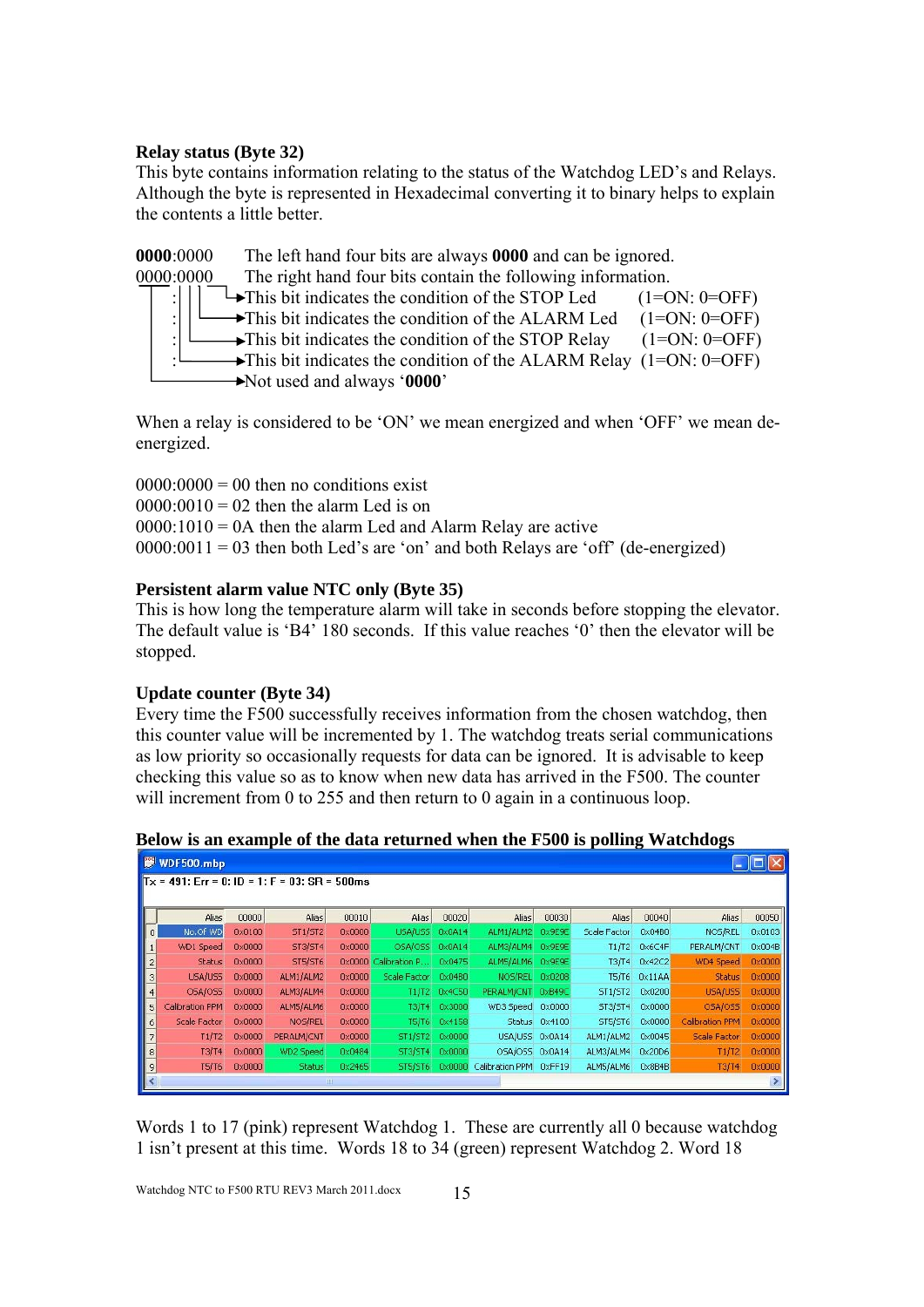which is 0484 HEX tells us that the Watchdog is currently running at 1156 pulses per minutes. Word 19 which is 2465 HEX tells us that the Watchdog is 'running (24) at 101% (65) of the calibrated speed. The remainder of the information in the example can be decoded using the information as previously described. Words 35 to 51 (blue) represent Watchdog 3. Word 35 which is 0000 HEX tells us that the Watchdog is currently NOT running. Word 36 which is 4100 HEX tells us that the Watchdog is in fact NOT calibrated (41), see the Watchdog manual for more detail about calibration.

#### **Diagnostics Display.**

The F500 Elite is equipped with a simple RS232 serial interface. This interface can be used to monitor the communications with the Watchdog Elite. The information displayed contains diagnostic data about the Fieldbus module and Watchdog number 1. A VT100 or compatible display terminal should be used to display the information.

```
F500 Elite Communications Gateway - Watchdog NTC
Elite Software Version -3.2.0CBU Version= 1.00
API Version= 2.16<br>FBI Version= 1.05
ABI Version= 1.05
FieldBus Type = ModBus RTU
S2468E
DATA ARRAY FOR WATCHDOG NUMBER 1
   Speed 0423
                       ST1/ST2
                                 0000
  Status 2464
                       ST3/ST4
                                 0000
 USA/USS 0A14
                       ST5/ST6
                                 AAAA
                                 9E9E
 OSA/OSS 0A14
                    ALM1/ALM2
                                 9E9E
   Calib 0423
                    ALM3/ALM4
                    ALM5/ALM6
 Scaling 04B0
                                 9E9E
   T1/T2 605E
                       NOS/REL
                                 0220
   T3/T4 3040
                    P-ALM/CNT
                                 3CB1\_T5/T6 A93A
Total Watchdogs Read = 1
```
Above is an *example* screen image from the diagnostics display. The information displayed will vary slightly dependent upon the fieldbus interface used.

| $CBU Version = X.XX$     | - This is the control base unit software version.     |
|--------------------------|-------------------------------------------------------|
| API Version $=X$ . $XX$  | - This is the application interface software version. |
| FBI Version $=$ X.XX     | - This is the Fieldbus interface software version.    |
| ABI Version $= X$ . $XX$ | - This is the AnyBus interface software version.      |

Fieldbus type = Modbus RTU – This describes the type of Fieldbus module which is installed in the F500 Elite. If the Fieldbus module is faulty some or all of this data will change to suggest which area may be at fault. For example, FBI version number might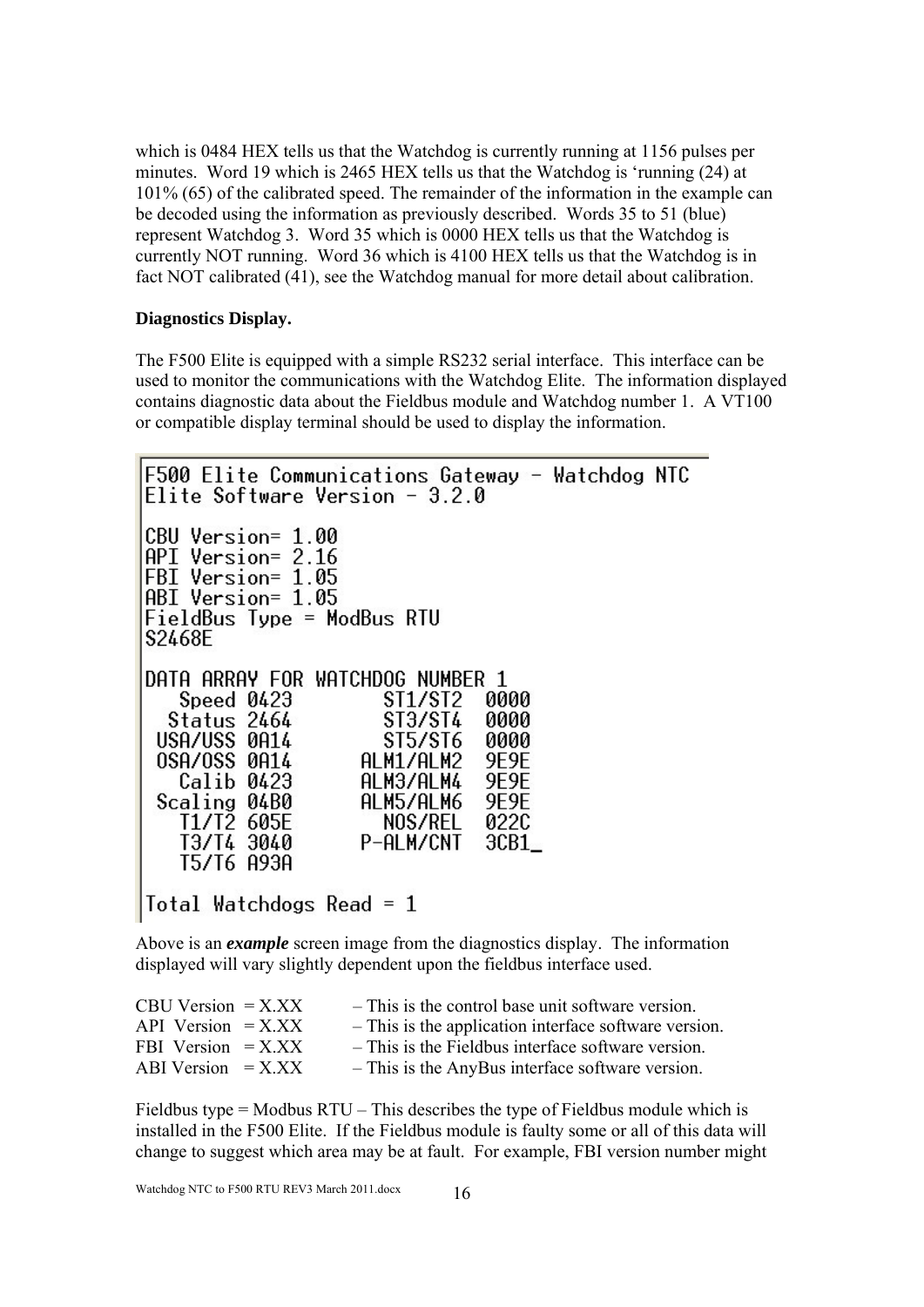become 245.55. An unusually large number such as this is not usually associated with a normally functioning module and would suggest that the Fieldbus interface controller has failed. In the event of this or any other fault, contact your supplier.

The sequence S2468E indicated that the system has initialised correctly, a deviation from this indicates that one or more parts of the initialisation process has failed. If this is the case, recycle power and see if this clears the problem. If you still have problems with the initialisation of the unit contact your supplier and tell them what you see on the diagnostics display. The main area of the display shows the complete data from Watchdog address number 1 as described on pages 8 to 13 of this manual.

#### **Diagnostics LED.**

Located on the main circuit board, just above the RS485 connections to the Watchdog you will find an LED indicator (usually RED). This indicator will flash every time the F500 attempts to communicate with the Watchdogs. The LED will normally flash at a consistent rate followed by a very short pause. The short pause indicates that the F500 is updating the information which it stores internally. A significant deviation from this sequence is an indication that there is a problem. If this happens, contact your supplier for further information.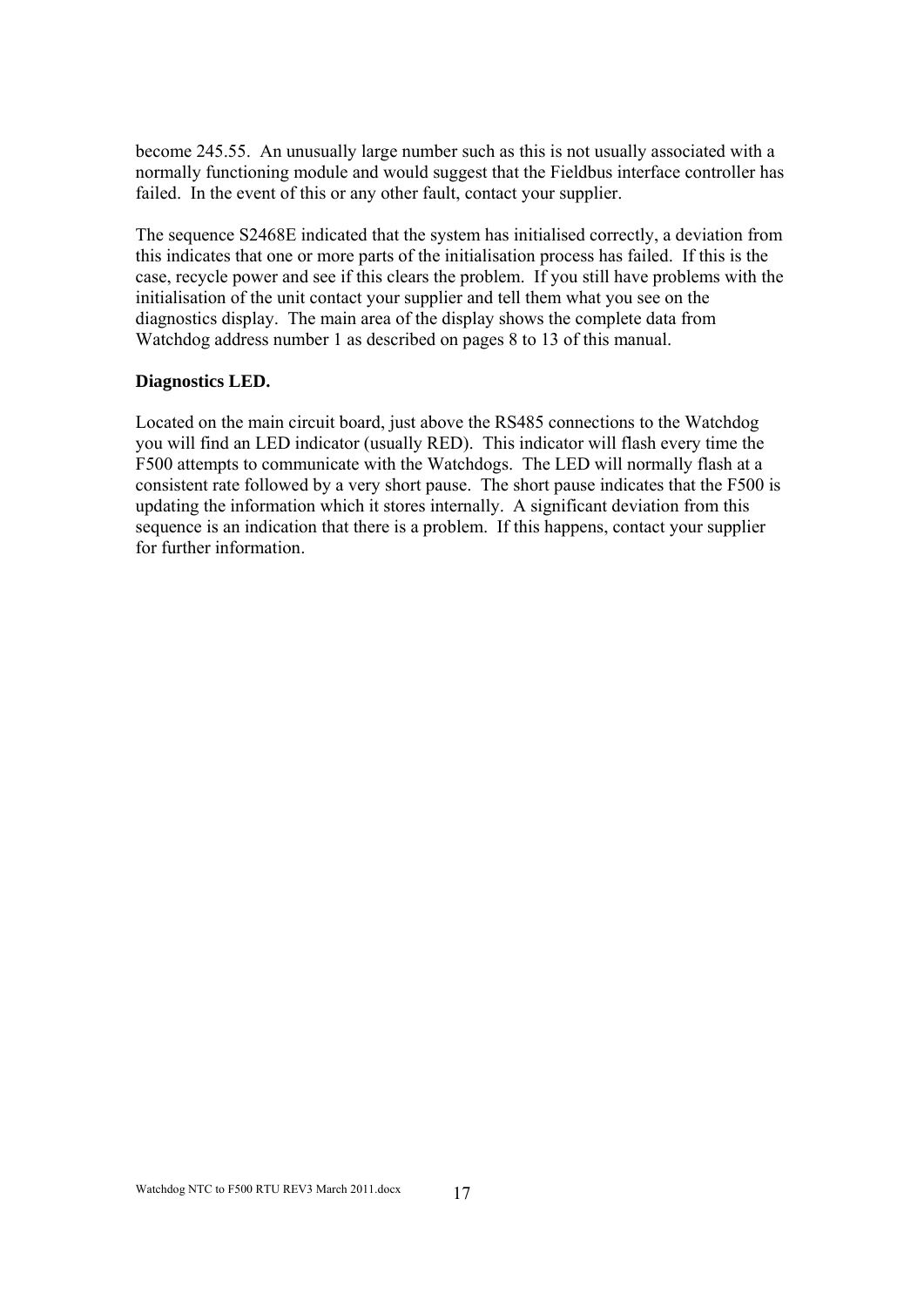#### **CHECK LIST For problems after initial start-up**

- 1. Is there excessive interference on the electrical power supply? Power conditioners and surge (spike) suppressor may have to be fitted.
- 2. Has the wiring for the Watchdog and Fieldbus been routed away from power cables?
- 3. Is the F500 Elite circuit properly grounded?
- 4. Is the Micro-processor control unit overheating, if so mount in temperaturecontrolled environment of maximum temperature 104°F (40°C).
- 5. Check that high powered 'Walkie Talkie' radios are not operated immediately near the control unit or Watchdogs as this will affect the performance.
- 6. Check that the communications/power cable is connected correctly and in accordance with DRG A,B,C and E.
- 7. Check that there is no exception status reported.
- 8. If only part of the diagnostics data is displayed on the terminal screen then turn the F500 Elite off then back on again without removing power to the display terminal.
- 9. If the Watchdogs are not responding or are intermittent, check that the termination resistors are correctly fitted.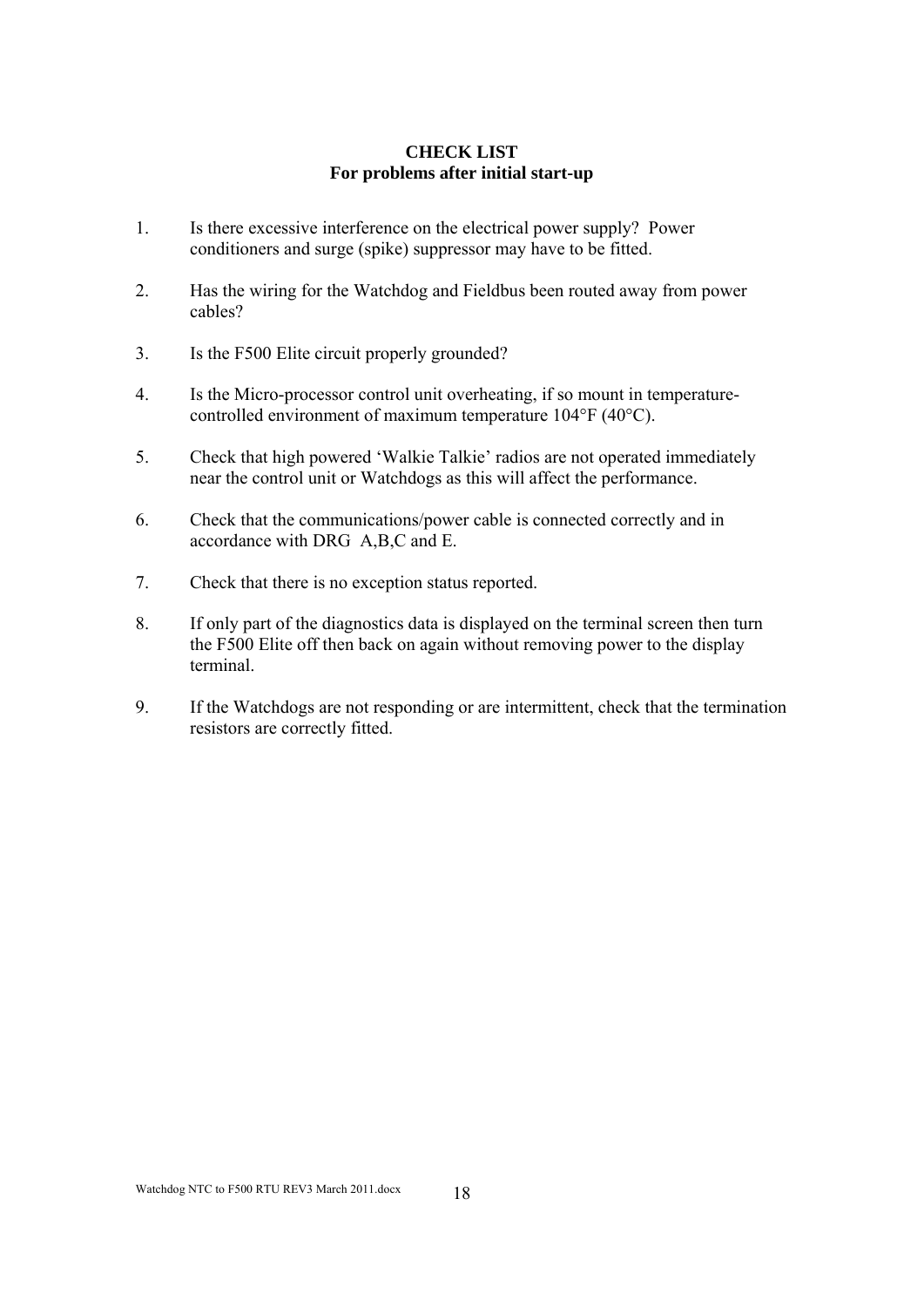### **CONTACT INFORMATION**

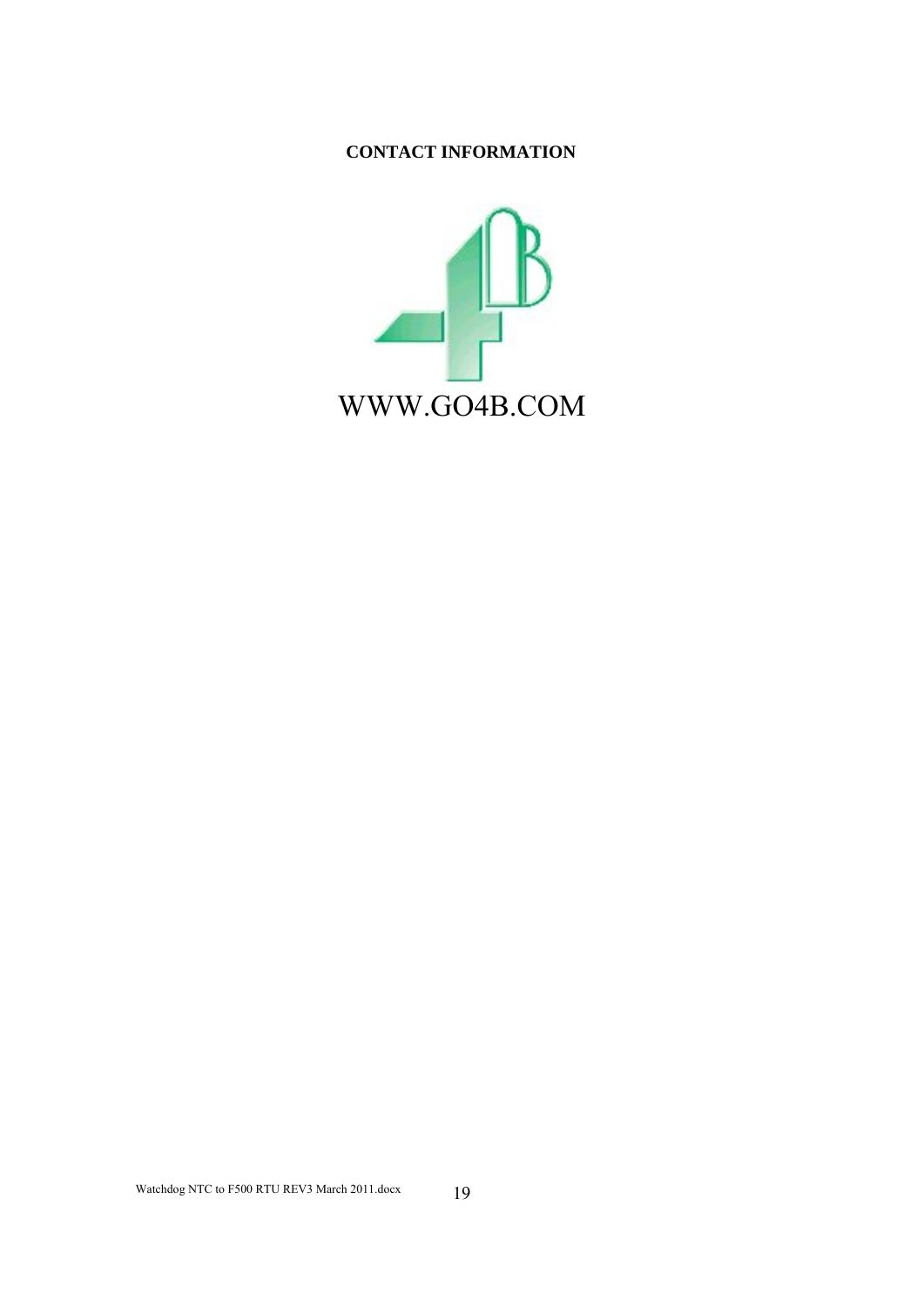

## No Connection

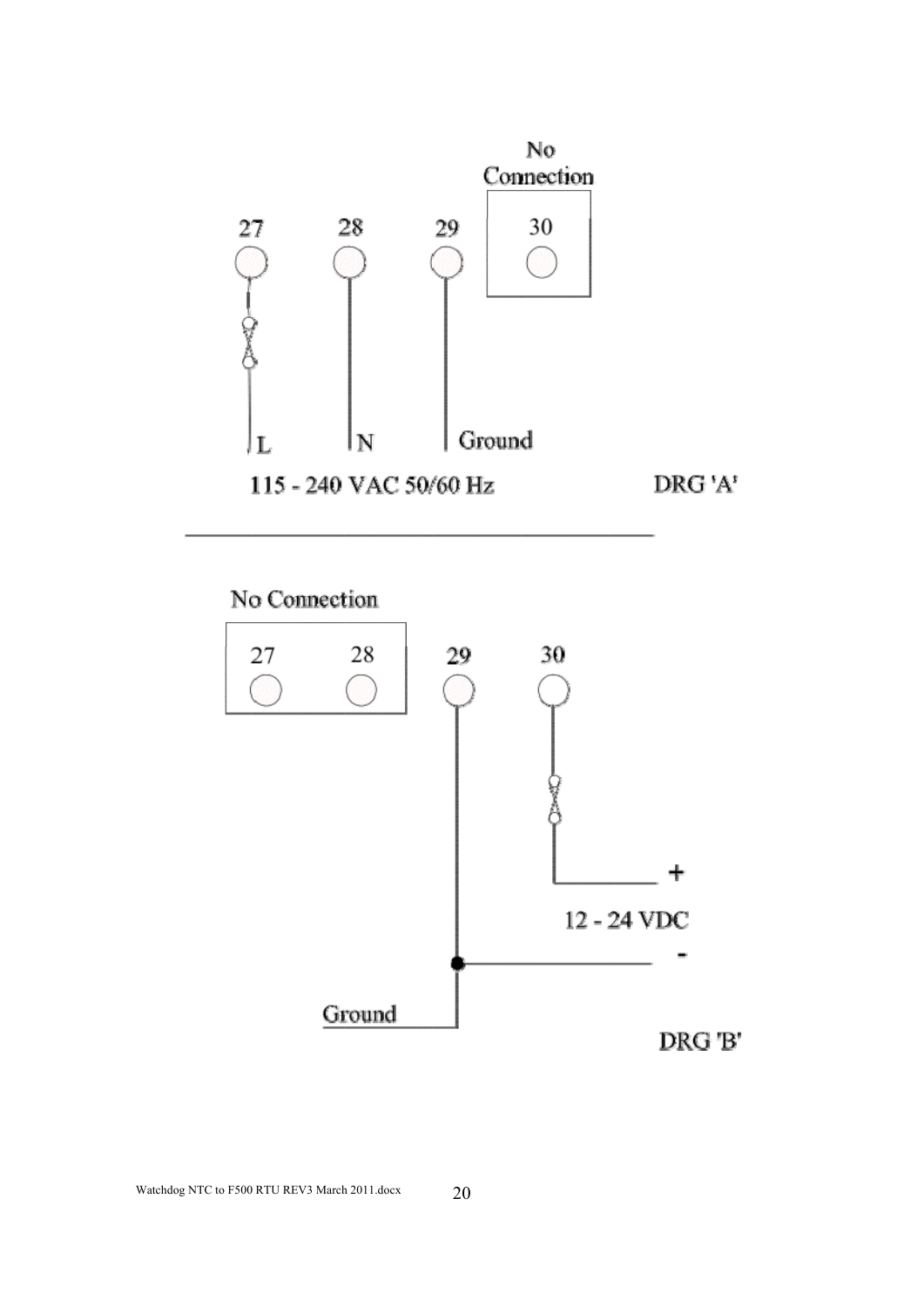

F500 elite to Watchdog connections



 $\mathop{\rm DRG}\nolimits$ 'C'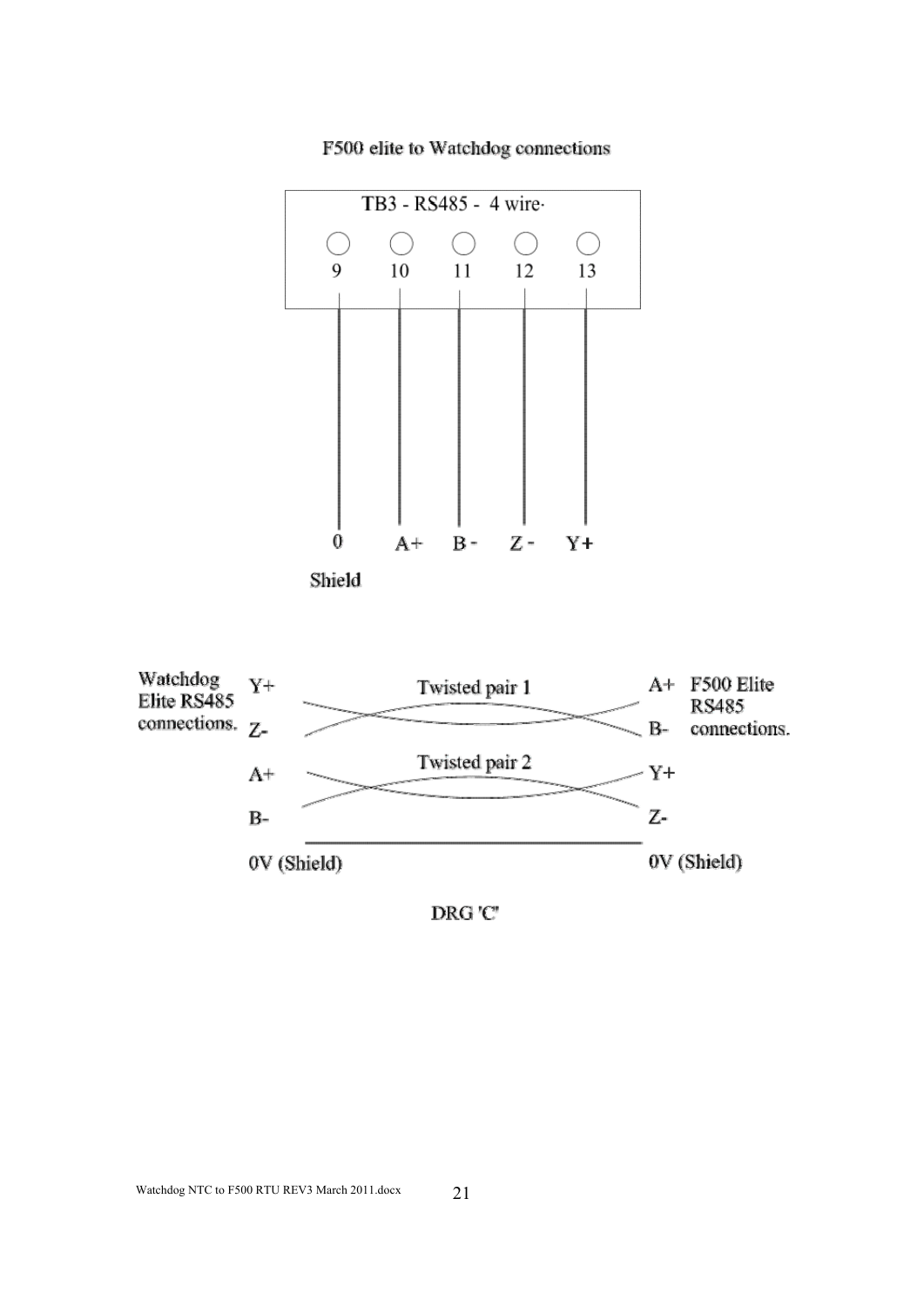F500 elite to VT100 terminal connections.





On more recent versions of the F500 TB1 may be a standard 9 pin Dee connector. This Dee connector is designed to work with a standard 9 pin to 9 pin serial lead for monitoring the F500

### DRG 'D'

Watchdog NTC to F500 RTU REV3 March 2011.docx 22

Connect 120 OHM ½ watt resistors between A+ and B- and between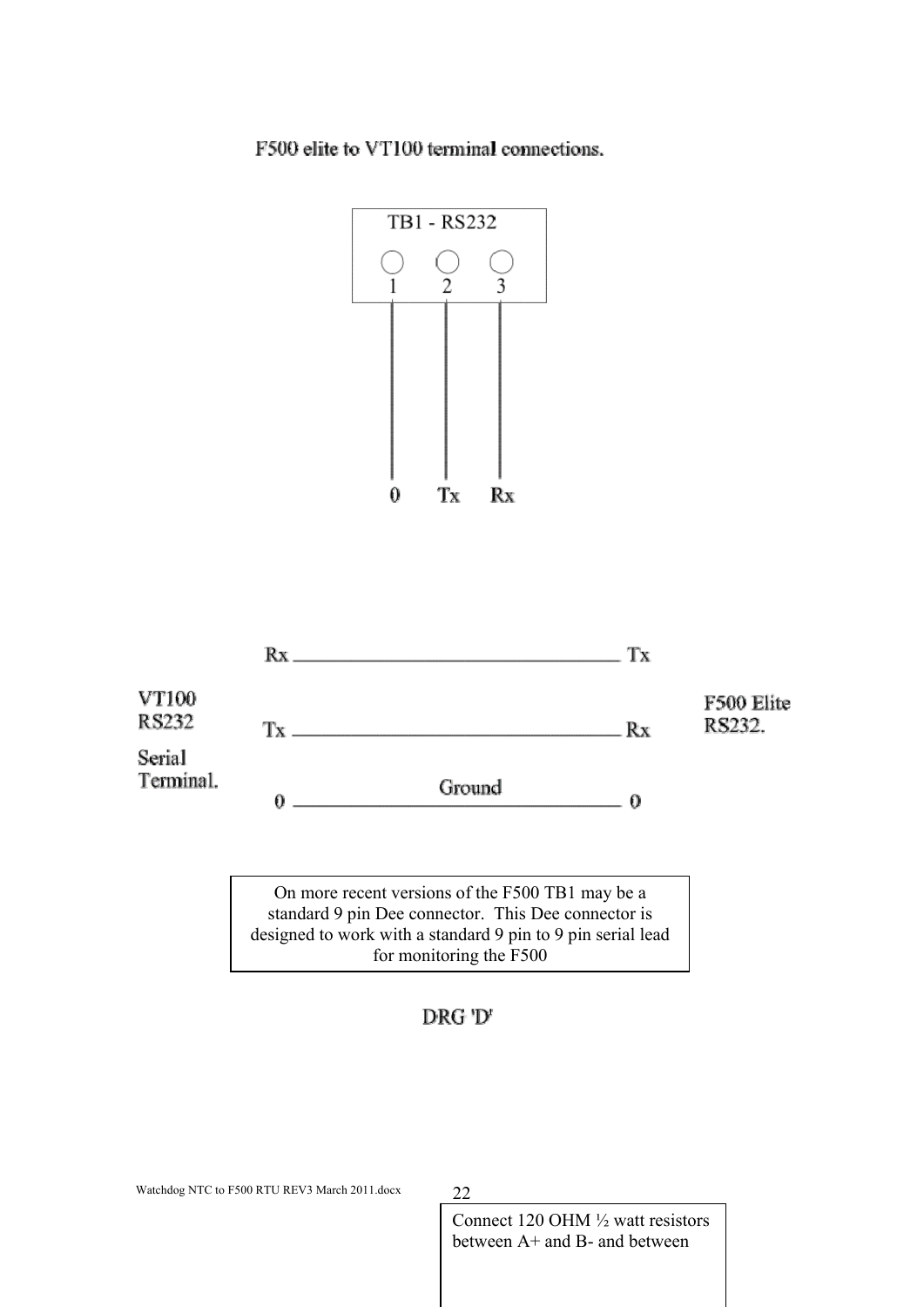

#### General connection detail for the Watchdog to an F500 elite.

DRG 'E'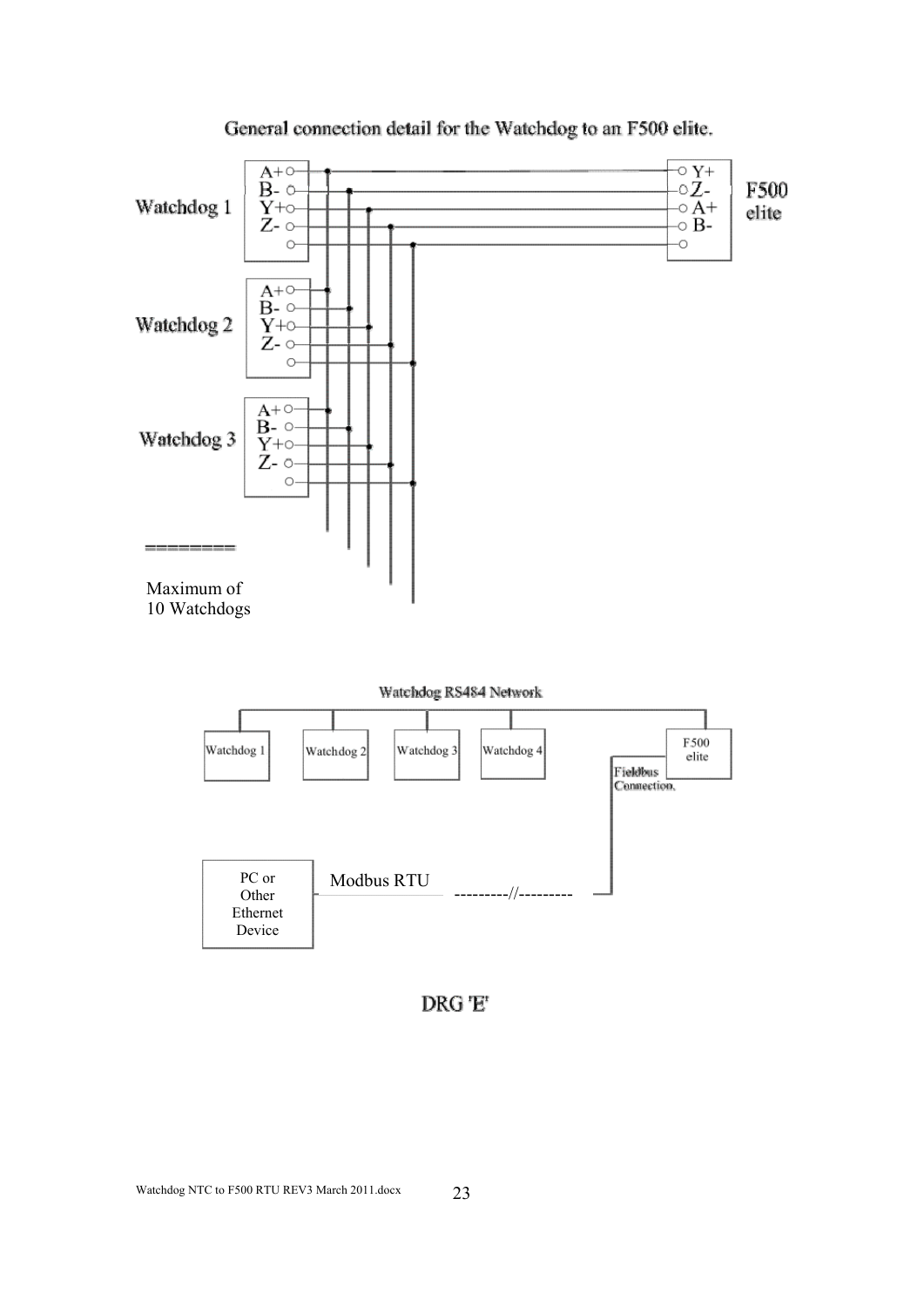## Appendix 'A'

| 001 | 0000001 | 033 | 0100001 | 065 | 1000001 | 097 | 1100001 |
|-----|---------|-----|---------|-----|---------|-----|---------|
| 002 | 0000010 | 034 | 0100010 | 066 | 1000010 | 098 | 1100010 |
| 003 | 0000011 | 035 | 0100011 | 067 | 1000011 | 099 | 1100011 |
| 004 | 0000100 | 036 | 0100100 | 068 | 1000100 | 100 | 1100100 |
| 005 | 0000101 | 037 | 0100101 | 069 | 1000101 | 101 | 1100101 |
| 006 | 0000110 | 038 | 0100110 | 070 | 1000110 | 102 | 1100110 |
| 007 | 0000111 | 039 | 0100111 | 071 | 1000111 | 103 | 1100111 |
| 008 | 0001000 | 040 | 0101000 | 072 | 1001000 | 104 | 1101000 |
| 009 | 0001001 | 041 | 0101001 | 073 | 1001001 | 105 | 1101001 |
| 010 | 0001010 | 042 | 0101010 | 074 | 1001010 | 106 | 1101010 |
| 011 | 0001011 | 043 | 0101011 | 075 | 1001011 | 107 | 1101011 |
| 012 | 0001100 | 044 | 0101100 | 076 | 1001100 | 108 | 1101100 |
| 013 | 0001101 | 045 | 0101101 | 077 | 1001101 | 109 | 1101101 |
| 014 | 0001110 | 046 | 0101110 | 078 | 1001110 | 110 | 1101110 |
| 015 | 0001111 | 047 | 0101111 | 079 | 1001111 | 111 | 1101111 |
| 016 | 0010000 | 048 | 0110000 | 080 | 1010000 | 112 | 1110000 |
| 017 | 0010001 | 049 | 0110001 | 081 | 1010001 | 113 | 1110001 |
| 018 | 0010010 | 050 | 0110010 | 082 | 1010010 | 114 | 1110010 |
| 019 | 0010011 | 051 | 0110011 | 083 | 1010011 | 115 | 1110011 |
| 020 | 0010100 | 052 | 0110100 | 084 | 1010100 | 116 | 1110100 |
| 021 | 0010101 | 053 | 0110101 | 085 | 1010101 | 117 | 1110101 |
| 022 | 0010110 | 054 | 0110110 | 086 | 1010110 | 118 | 1110110 |
| 023 | 0010111 | 055 | 0110111 | 087 | 1010111 | 119 | 1110111 |
| 024 | 0011000 | 056 | 0111000 | 088 | 1011000 | 120 | 1111000 |
| 025 | 0011001 | 057 | 0111001 | 089 | 1011001 | 121 | 1111001 |
| 026 | 0011010 | 058 | 0111010 | 090 | 1011010 | 122 | 1111010 |
| 027 | 0011011 | 059 | 0111011 | 091 | 1011011 | 123 | 1111011 |
| 028 | 0011100 | 060 | 0111100 | 092 | 1011100 | 124 | 1111100 |
| 029 | 0011101 | 061 | 0111101 | 093 | 1011101 | 125 | 1111101 |
| 030 | 0011110 | 062 | 0111110 | 094 | 1011110 | 126 | 1111110 |
| 031 | 0011111 | 063 | 0111111 | 095 | 1011111 | 127 | 1111111 |
| 032 | 0100000 | 064 | 1000000 | 096 | 1100000 |     |         |

Modus RTU address switch table. 1234567 (SW1 is MSB – SW7 is LSB)